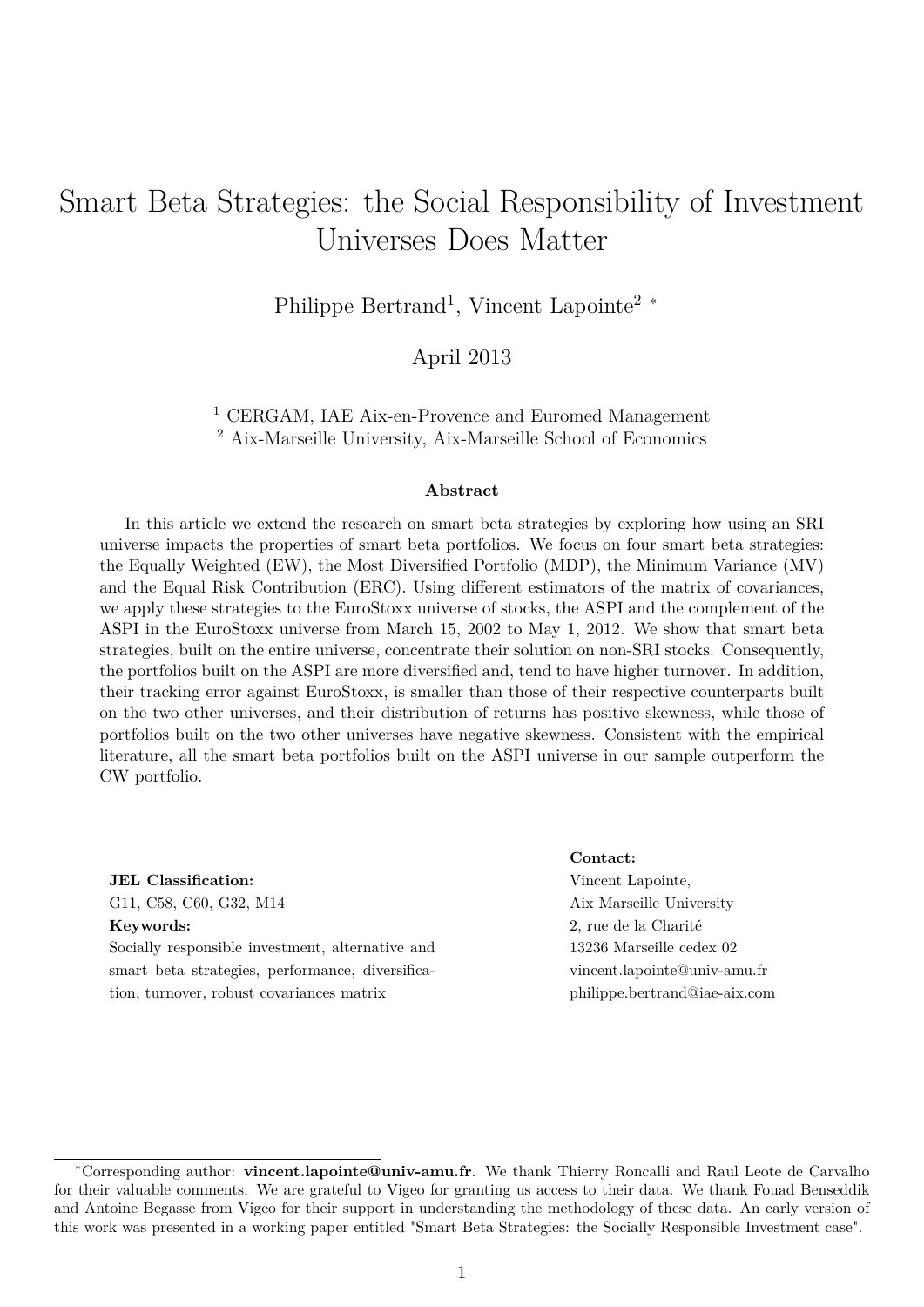# 1 Smart beta strategies and Socially Responsible Investment: Introduction

Against a background of market disappointments, such as poor performance of market capitalization weighted indices and active portfolios, risk-based strategies stand out as financial vehicles for sophisticated institutional investors. Risk-based strategies are heuristic and quantitative asset allocation strategies that are special cases of the risk budgeting allocation approach; the approach itself is one type of alternative weighting approach to asset allocation, the other being the fundamental allocation (Arnott, Hsu, and Moore [2005]). The different alternative weighting strategies are also known as smart beta strategies<sup>1</sup>. These smart beta strategies define the weights of assets in portfolios as functions of individual and common asset risks. The strategies are heuristic because they do not rely on any formal equilibrium model of expected return.

The adoption of smart beta strategies is commonly justified by three principal arguments (Maillard, Roncalli, and Teiletche [2010], Demey, Maillard, and Roncalli [2010]). First, while they implicitly use estimations of expected returns, smart beta strategies do not require any stock return forecasts, which eliminates the challenge of estimating them. This is an advantage compared to Mean-Variance approaches. Second, smart beta strategies aim to improve the risk/return ratio by improving risk diversification. This is an advantage compared to the capitalization-weighted (CW) strategy, which is usually not mean-variance efficient in practice. Third, when back-tested, smart beta strategies outperform the traditional CW investment strategy.

However, smart beta strategies have two drawbacks. Not only there is a lack of theoretical background proving their historical efficiency, but these strategies also involve issues of stability (i.e. turnover) and concentration in terms of weighting of the components of portfolios. To overcome these drawbacks, asset managers follow different implementation approaches. The consequence is that for a given smart beta strategy, institutional investors are faced with the costs involved in choosing from a wide range of implementation approaches<sup>2</sup>,

which will have major implications for the subsequent characteristics of their portfolios.

In parallel with the rise of smart beta strategies and fuelled by the increasing public concern for sustainable development (Brundtland et al. [1987]), a type of investment generally called socially responsible investment (SRI), is rapidly gaining favour with institutional investors. Briefly, SRI incorporates nonfinancial criteria into the construction of financial portfolios. These criteria include respecting simple subjective rules (e.g. no investment in gambling or tobacco businesses), or meeting a minimum level of extra-financial performance (e.g. investment in issuers that have low carbon emissions or low rate of fatalities compared to industry competitors). The latter criterion is evaluated by extra-financial rating agencies such as VIGEO.

The popularity of SRI is partly explained by a large literature showing that corporate social performance (CSP) can lead to superior economic and/or financial performance through different mechanisms (Renneboog, Horst, and Zhang [2008], Kitzmueller and Shimshack [2012]). However, a review of these mechanisms is outside the scope of this paper and is covered in a companion paper that focuses on the question of the performance of SRI. The principle of SRI is to incorporate extrafinancial criteria into portfolio construction so as to capture these characteristics and yield higher riskadjusted returns in the long-run<sup>3</sup>.

In the light of these two parallel trends, smart beta strategies and SRI, a key question arises for institutional investors. If firms that demonstrate a high level of CSP are different from low CSP firms, are the characteristics of smart beta portfolios modified by an SRI universe? A positive answer would imply that institutional investors should run a new selection process, to decide which implementation approach for a smart beta strategy is in their best interests for the SRI universe. A negative answer would imply that institutional investors could keep their current smart beta portfolio managers and just switch to an SRI universe.

Here, we seek to extend the research on smart beta allocation by examining the impact of using an SRI universe on certain characteristics of smart beta portfolios. We look at four smart beta strategies, the Equally Weighted (EW), the Most Diversified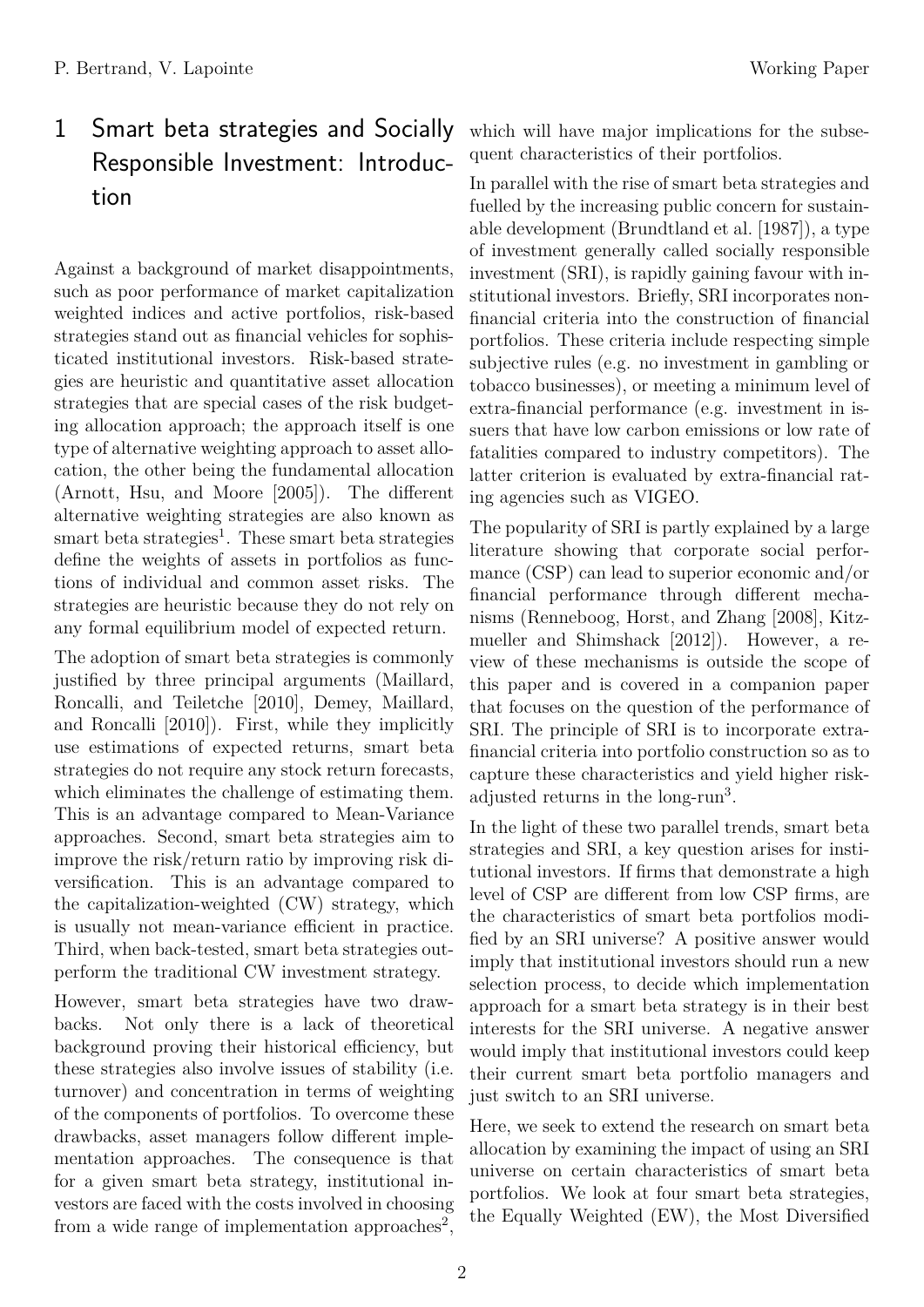Portfolio (MDP), which is equivalent to the modified Maximum Sharpe Ratio (MSR) portfolio, the Minimum Variance (MV) and the Equal Risk Contribution (ERC). Using different estimators of the matrix of covariances, we apply these strategies to the EuroStoxx universe of stocks, the ASPI and the complement of the ASPI in the EuroStoxx uni $verse<sup>4</sup>$ .

Six types of impact of using the ASPI universe of stocks emerge from our study. First, smart beta strategies applied on the EuroStoxx favour stocks that do not belong to the ASPI universe. Second, there is increased diversification of the weight and risk measure distributions. Third, smart beta portfolios built on the ASPI universe tend to present higher weight and component turnovers. Fourth, the distributions of returns of portfolios built on the ASPI universe have positive skewness, while with the two other universes, portfolios have distributions of returns with negative skewness. Fifth, the volatility of tracking error against EuroStoxx of smart beta strategies built on the ASPI universe is lower than that of their respective counterparts built on the two other universes. Finally, on the ASPI universe, all the smart beta strategies dominate the CW strategy, which is similar to findings on the two other universes and consistent with the empirical literature.

Thus we are able to conclude that combining the smart beta strategies with the SRI approach does modify some properties of smart beta portfolios. This means that the adoption of SRI is not neutral, and needs particular attention from the institutional investors.

In the rest of the paper we first present the four smart beta strategies examined. Section 2 gives the data and methodology for our back-tests and in section 3 we analyze portfolios characteristics. The two last sections review the robustness of our results regarding risk models and conclude.

## 2 Smart beta strategies: calculation of weights

According to Demey, Maillard, and Roncalli [2010] there are four common types of smart beta strategies yielding four types of smart beta portfolios. In this section we review these four strategies and their particular risk contribution properties.

The first type is the EW portfolio. The EW portfolio depends solely on the number *n* of components and its weights  $w_i$  are given by:

$$
\forall i, w_i = \frac{1}{n} \tag{1}
$$

This portfolio is straightforward and presents good out-of-sample performance compared to optimal portfolios (DeMiguel, Garlappi, and Uppal [2009]). It is perfectly diversified in weights, by construction.

The second type is the MV portfolio. The vector of weights *w* of the MV portfolio, with the variancecovariance matrix  $\Sigma$ , is given by the following optimisation program:

$$
w = \arg \min(w' \Sigma w)
$$
  
s.t. 
$$
\sum_{i}^{n} w_{i} = 1
$$
 (2)  

$$
\forall i, 0 \le w_{i} \le 1
$$

This portfolio is straightforward to understand: it has the lowest ex ante volatility, does not rely on expected return input and offers good relative performance (Clarke, Silva, and Thorley [2006], Scherer [2011]). In addition, marginal risks (MR) are equal for all the components with a weight different from zero.

$$
\forall i, j, (w_i \neq 0 \land w_j \neq 0 \Rightarrow \frac{\delta \sigma(w)}{\delta w_i} = \frac{\delta \sigma(w)}{\delta w_j}) \quad (3)
$$

The third type of portfolio, the MDP (Choueifaty and Coignard [2008]) or modified MSR (Martellini [2008]), is more complicated. To obtain the vector of weights *w* of this portfolio, Choueifaty and Coignard [2008] introduce a diversification measure that is maximized:

$$
w = \arg \max (\frac{w'\sigma}{\sqrt{w'\Sigma w}})
$$
  
s.t. 
$$
\sum_{i}^{n} w_i = 1
$$
  

$$
\forall i, 0 \le w_i \le 1
$$
 (4)

This portfolio does not explicitly rely on expected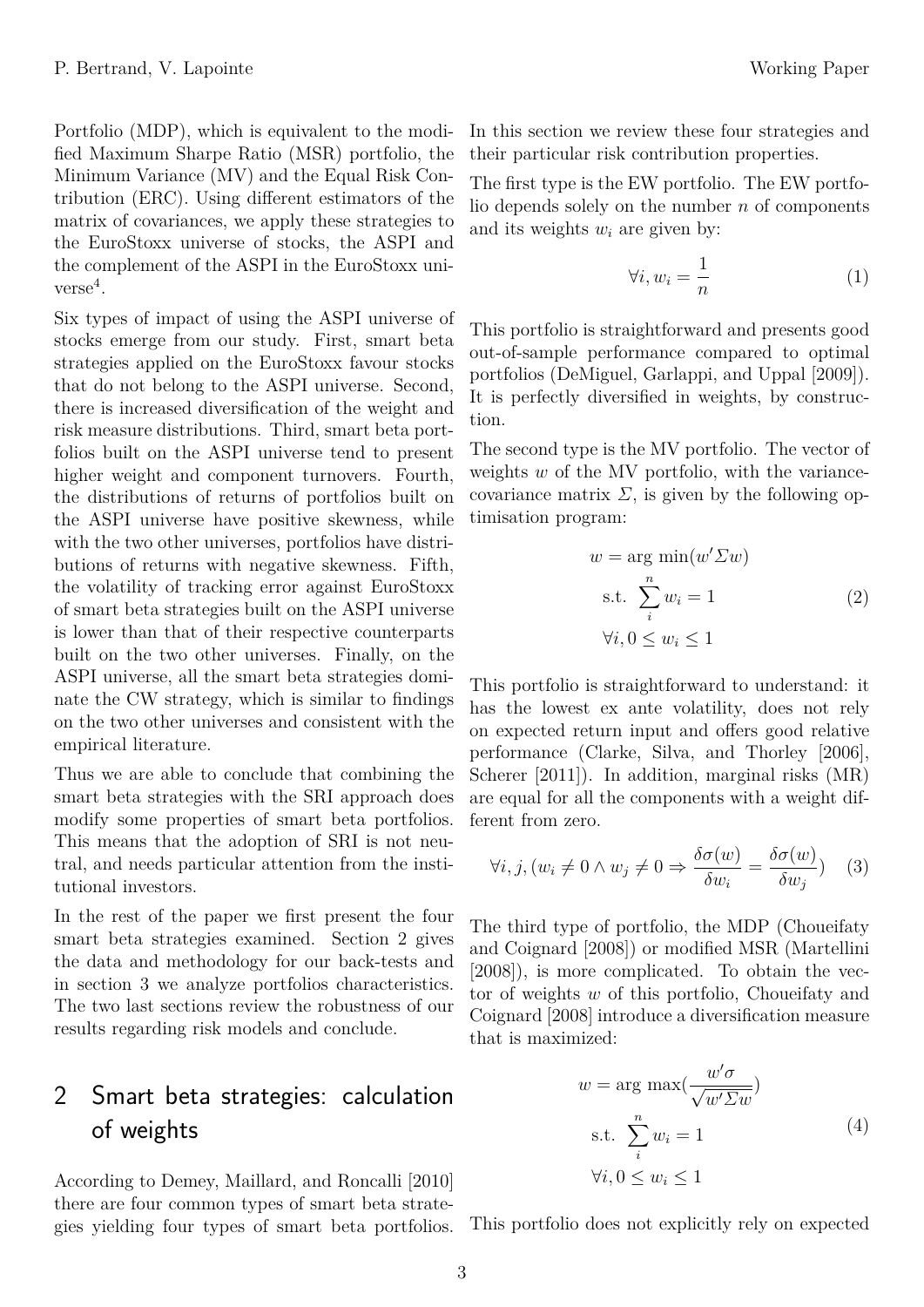return input (see the introduction of Martellini The composition of this portfolio is given by the [2008]); it is more diversified and less sensitive to small modifications in inputs than the MV portfolio. In addition, relative marginal risk (RMR) is equal for all the components with a weight different from zero.

$$
\forall i, j, (w_i \neq 0 \land w_j \neq 0
$$
  
\n
$$
\Rightarrow \frac{1}{\sigma_i} \frac{\delta \sigma(w)}{\delta w_i} = \frac{1}{\sigma_j} \frac{\delta \sigma(w)}{\delta w_j})
$$
 (5)

The last type is the ERC portfolio (Maillard, Roncalli, and Teiletche [2010]), also rather complicated, where the risk contribution (RC) of each asset is the same.

$$
\forall i, j, (w_i \frac{\delta \sigma(w)}{\delta w_i} = w_j \frac{\delta \sigma(w)}{\delta w_j})
$$
 (6)

following program:

$$
w = \arg \min(\sum_{i=1}^{n} \sum_{j=1}^{n} (w_i(\Sigma w)_i - w_j(\Sigma w)_j)^2)
$$
  
s.t. 
$$
\sum_{i}^{n} w_i = 1
$$
  

$$
\forall i, 0 \le w_i \le 1
$$
 (7)

This portfolio does not explicitly rely on expected return input, by construction it is well diversified in terms of weights<sup>5</sup> and risk, and it is less sensitive to slight modifications in inputs than the MV or MDP portfolios (Demey, Maillard, and Roncalli [2010]).

|  |  |  | Table 1: Smart beta strategies: a comparison |
|--|--|--|----------------------------------------------|
|  |  |  |                                              |

The table lists the conditions (columns) on stocks necessary for each strategy (lines) to be equivalent either to one other strategy or to the tangent portfolio.

|                   |            | Conditions on stocks |                               |             |            |
|-------------------|------------|----------------------|-------------------------------|-------------|------------|
| <b>Strategies</b> | Same       | Same expec-          | Same cor-                     | Same Sharpe | Equivalent |
|                   | volatility | ted return           | relation                      | ratio       | to         |
| EW                | х          |                      | Х                             |             | Tangent    |
| MV                |            | Х                    |                               |             | Tangent    |
| MDP/mMSR          | Х          |                      |                               |             | ΜV         |
| MDP/mMSR          |            |                      |                               | Х           | Tangent    |
| ERC               |            |                      | Х                             |             | Tangent    |
| $_{\rm ERC}$      |            |                      |                               |             | MDP/mMSR   |
| ERC               |            |                      | X ( $\rho = \frac{-1}{N-1}$ ) |             | ΜV         |
| ERC               |            |                      |                               |             | EW         |

Table 1, based on the literature, summarizes how the different smart beta strategies stand in relation to each other, and to the tangent portfolio. Note that depending on the statistical properties of the stocks included in the portfolios, different strategies can yield the same allocation and the latter can be the tangent portfolio. In particular, the ERC and the MDP portfolios are to be identical when pairwise correlation is uniform. Since we use the constant correlation matrix of covariances in our analyses, it is important to control for this case.

Finally these different approaches, apart from the EW portfolio, rely on the matrix of variances and covariances *Σ*. In the next section we present the different risk models we use to estimate our four portfolios.

## 3 Data and methodology of the study

We run our back-tests using daily returns (adjusted price and arithmetic returns) for three different universes of stocks: the EuroStoxx, the ASPI and the complement of the ASPI in the EuroStoxx universe. We use data from March 15, 2002 to May 1, 2012. Our data sources are, Datastream for prices and composition of the EuroStoxx, and IEM<sup>6</sup> for composition of the ASPI index. We check the reliability of our in-house-built universes by calculating the volatility of the tracking error (TEV) of the CW portfolios with the respective indices. We obtain a TEV of 26.9 bps for the replication of ASPI and a TEV of 11.6 bps for the replication of EuroStoxx, which are common levels of TEV (table 2).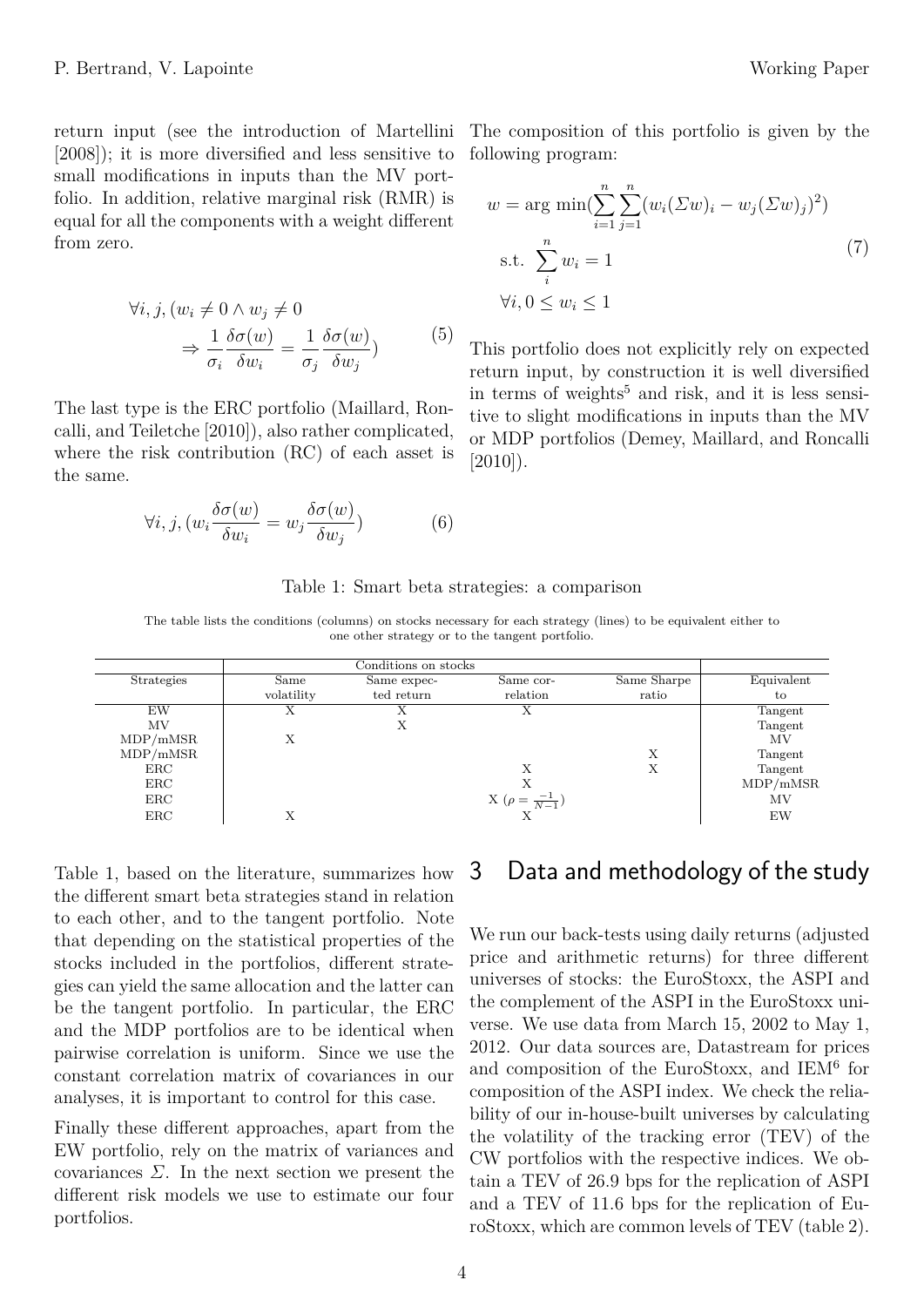Because the ASPI is a best-in-class index, we can verify that the industrial composition of the different universes are similar (table 3). Finally, we use arithmetic returns and calculate all returns in Euros<sup>7</sup> and, following the indices calculation methodology, we rebalance the portfolios at closing on the third Friday of March, June, September and December. The portfolios weights are allowed to drift between rebalancing dates.

### Table 2: Performance of real and replication of CW indices

Performance of real and replication of CW indices from March 15, 2002 to May 1, 2012. The two replicated CW portfolios are benchmarked against their respective real counterparts (i.e. real EuroStoxx and ASPI). We also report statistics on performances and crossed benchmark for the two real indices. Sharpe ratio is calculated against a zero risk free rate. Annualized realized performance is annual rate equivalent to total performance.

|                             | EuroStoxx   | EuroStoxx               | <b>ASPI</b> | <b>ASPI</b> |
|-----------------------------|-------------|-------------------------|-------------|-------------|
|                             | Replication | Real                    | Real        |             |
|                             |             | Historical performance  |             |             |
| Total realized perf. $(\%)$ | $-26,58$    | $-26,37$                | $-29,74$    | $-29,67$    |
| Annualized perf. $(\%)$     | $-2.99$     | $-2.97$                 | $-3,41$     | $-3,40$     |
| Volatility $(\%)$           | 23,14       | 23,49                   | 24,20       | 24,52       |
| Sharpe ratio                | $-0.13$     | $-0.13$                 | $-0.14$     | $-0.14$     |
| Max. draw down $(\%)$       | $-61,79$    | -61.75<br>-60.30        |             | $-60,10$    |
|                             |             | Performance of tracking |             |             |
| Daily TE $(\%)$             | $-0,0004$   | 0,0008                  | $-0.0003$   | $-0,0008$   |
| TEV $(\%)$                  | 0.1160      | 0.2623                  | 0.2699      | 0.2623      |
| Information ratio           | $-0.0037$   | 0,0030                  | $-0.0012$   | $-0,0030$   |
| Correlation                 | 0.9999      | 0,9984                  | 0.9999      | 0.9984      |

### Table 3: Industrial average composition

Column A is Consumer Discretionary, B is Consumer Staples, C is Energy, D is Financials, E is Health Care, F is Industrials, G is Information Technology, H is Materials, I is Telecommunication Services, J is Utilities.

| Nb              |           |         |      |       | E       |          | G       | Н         |           |           | NΑ    | <b>TOTAL</b> |
|-----------------|-----------|---------|------|-------|---------|----------|---------|-----------|-----------|-----------|-------|--------------|
| EuroStoxx       | 41,4      | 23,2    | 11,0 | 63,9  | 14.1    | 48,8     | 14,3    | 26,1      | $^{11.5}$ | 18.4      | 32,8  | 305,4        |
| Comp            | 22,9      | 12,2    | 7.0  | 41,3  | 10.3    | 30,7     | 6,0     | $^{16.6}$ | 6,2       | $^{12.5}$ | 22,1  | 187,9        |
| Aspi            | $^{18.5}$ | 11,0    | 4,4  | 23,4  | 3,6     | 18,0     | 9,2     | 9.5       | 5.3       | 5,9       | 11,0  | 119,9        |
| $\overline{\%}$ |           |         | С    |       | E       |          | G       | Н         |           |           | NΑ    | <b>TOTAL</b> |
| EuroStoxx       | 13,6%     | $7.6\%$ | 3.6% | 20.9% | $4.6\%$ | $16.0\%$ | 4,7%    | 8.5%      | 3.8%      | $6.0\%$   | 10.8% | $100\%$      |
| Comp            | 12,2%     | $6.5\%$ | 3.7% | 22,0% | 5.5%    | $16.3\%$ | $3.2\%$ | 8,8%      | 3.3%      | $6.7\%$   | 11.8% | $100\%$      |
| Aspi            | 15,4%     | 9.2%    | 3.7% | 19.5% | 3.0%    | $15.0\%$ | 7,7%    | $7,9\%$   | 4.4%      | 4.9%      | 9.2%  | $100\%$      |

For the EuroStoxx and the complement universes of stocks, the weights of CW portfolios are calculated using free float market capitalization based on Datastream information. The EW portfolios weights are given by the number of components, which is around 300 for EuroStoxx and around 180 for the complement of ASPI in the EuroStoxx universe<sup>8</sup> . For MV, MDP, ERC portfolios, we estimate weights by optimizing the respective objective functions introduced in the previous section. For the three optimization programs, constraints are no short-sells and no cash holdings. For the ASPI universe of stocks, the weights of CW portfolios are calculated using information given by IEM. The EW portfolio weights are given by  $N=120$ , the number of components of ASPI<sup>9</sup> . For MV, MDP, ERC portfolios, we estimate weights by optimizing the respective objective functions introduced in the previous section. For EuroStoxx and the complement universe, optimization constraints are no short-sells and no cash holdings.

Note that the solutions of the MV, MDP and ERC optimization programs depends on the matrix of variances and covariances (the VCV matrix) of stock returns. The estimation of the VCV matrix is challenging, and consequently the solutions given by the optimizations are not stable, leading to high turnover. To improve the stability of solutions given by MV, MDP and ERC optimizations, different estimators of the VCV matrix have been proposed in the literature, a reminder of the diversity of implementation that investors may face. To control for the possible impact of the VCV matri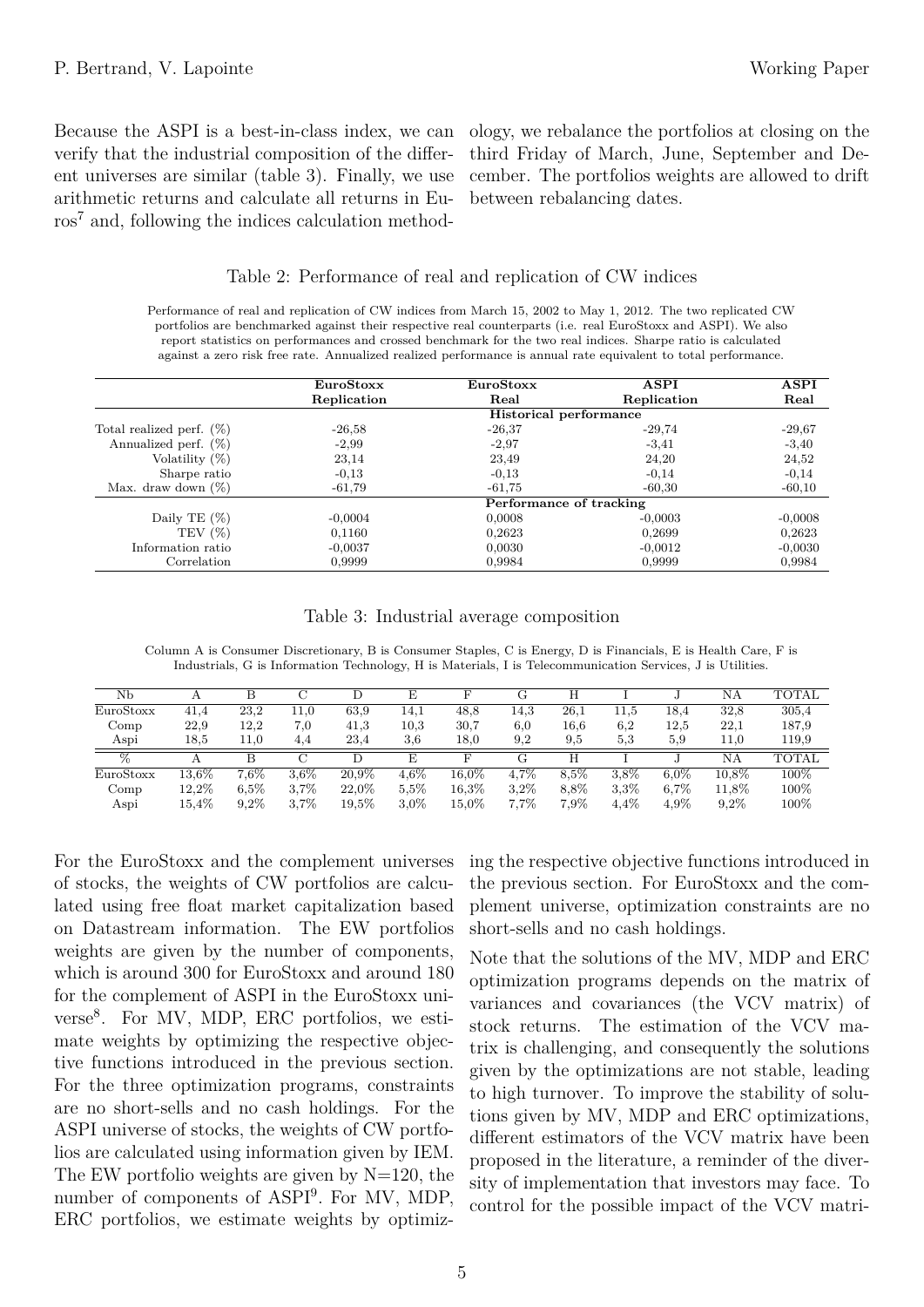ces, we use four estimators: the empirical, the constant correlation, the shrinkage estimator with the constant correlation VCV matrix, and the shrinkage estimator with the one-factor model VCV matrix (Ledoit and Wolf [2004]). At the outset and at each rebalancing, we update the VCV matrix from a 260-day rolling window of the most recent historical data<sup>10</sup>. Another problem in MV and MDP optimizations is the high concentration of solutions. As examined and proposed by Maillard, Roncalli, and Teiletche [2010], we run MV and MDP optimization programs with upper-bound constraints  $(5\% \text{ or } 10\%)$  for weights.

As for our method of analysis, we first describe the portfolios that we obtain in terms of number of components, number of differences between portfolios yielded by the same strategy on different universes and, differences in weights for identical components in portfolios yielded by the same strategy applied to different universes. This enables us to compare portfolios. Second we focus on diversification, by reporting for each portfolio and universe, the relative mean difference coefficients for weights, risk budget<sup>11</sup>, marginal risk, relative marginal risk and risk contribution. The use of relative mean difference will be explained later. Third we focus on turnover, by reporting for each portfolio and universe, turnover of components and turnover of weights. Regressions are performed for all three steps to analyze the correlation of particular characteristics of portfolios with the strategy and the universe used. These regressions give us the economic and statistical significance of the relations of interest while controlling for particular parameters. Finally, we focus on performance. For each portfolio and universe we report descriptive statistics regarding the statistical properties of the distribution of returns of the different portfolios. We report annualized historical performance, annualized historical volatility, annual Sharpe ratio, historical maximum draw down, correlation with benchmark (i.e. the replications of ASPI or EuroStoxx), mean of daily return, its standard error, their two annualized values, mean daily tracking  $error<sup>12</sup>$ , volatility of daily tracking error and daily information ratio.

Our default case is the empirical VCV matrix. To develop analyses that are not dependent on the VCV matrix, we also run the regressions on datasets that pool the back tests obtained with the four VCV matrices. We discuss the impact of changing the risk model in section 6.

# 4 Analysis of portfolios characteristics

## **Composition and differences in composition of portfolios**

We first report and analyze the composition and differences in composition of portfolios (Figures 1, 2), so as to describe the portfolios obtained and to measure degrees of similarity between portfolios yielded by the same strategy applied to the different universes.

First, we analyzed portfolio composition. By simply counting the number of components (Figure 1), we distinguished two types of strategy: strategies that invest in the entire available universe (i.e. CW, EW, ERC) and strategies that pick some stocks from the available universe (i.e. MV, MDP and their bounded versions). Although this typology is obtained with the empirical VCV matrix, it is stable when we switch to other types of VCV. Only the MDP strategy with a constant VCV matrix is modified (cf. Table 1).

Second, we calculated differences in portfolio using two measures of difference. Measure  $D_1$  is the absolute difference in weights  $w_i$  between the components of portfolios A and B. With *n* as overlapping components, this measure is given by the following formula $^{13}$ :

$$
D_1(A, B) = 1 - \sum_{i}^{n} \min(w_{Ai}, w_{Bi})
$$
 (8)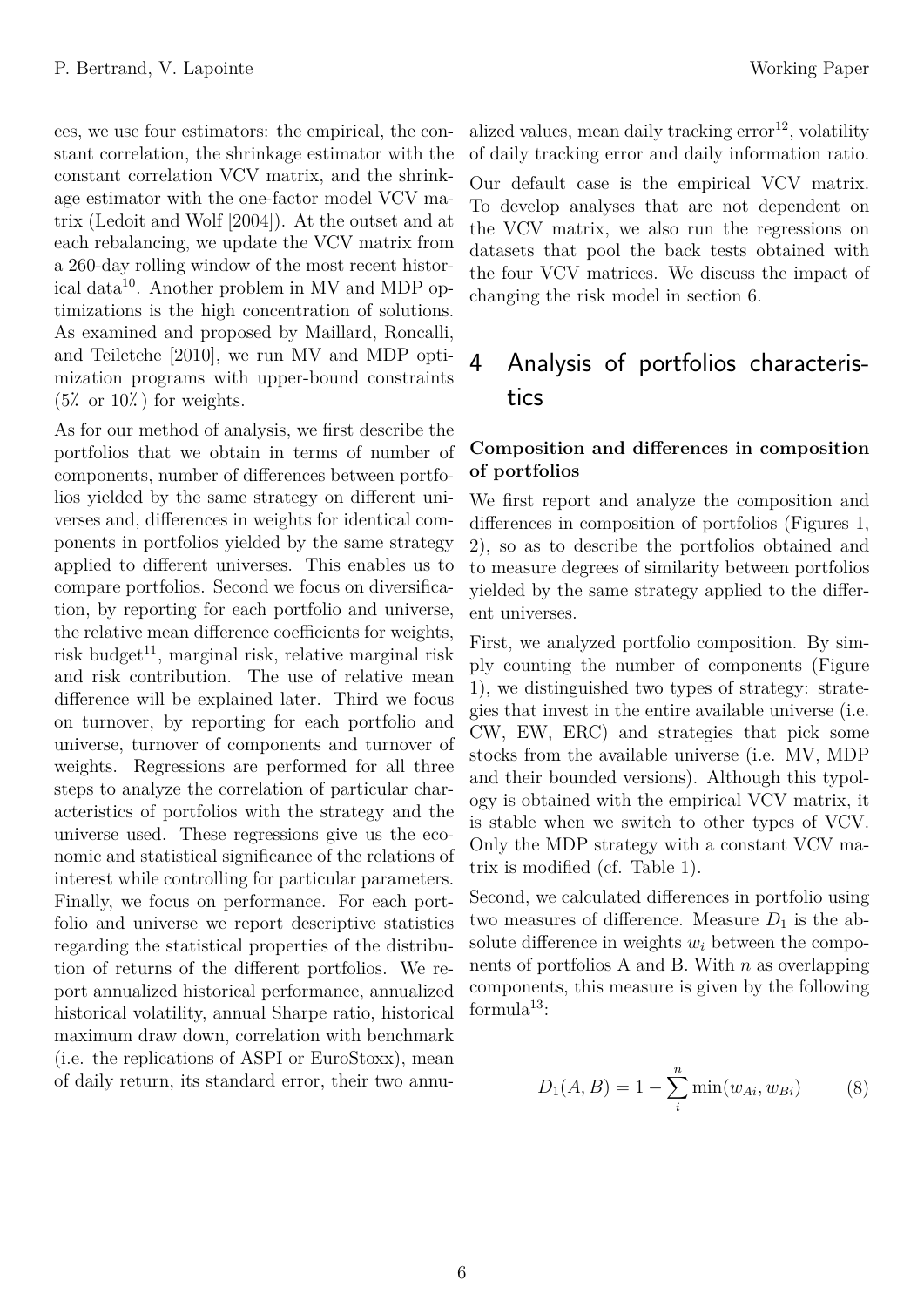

Figure 1: Number of components of portfolios Figure 1: Number of components of portfolios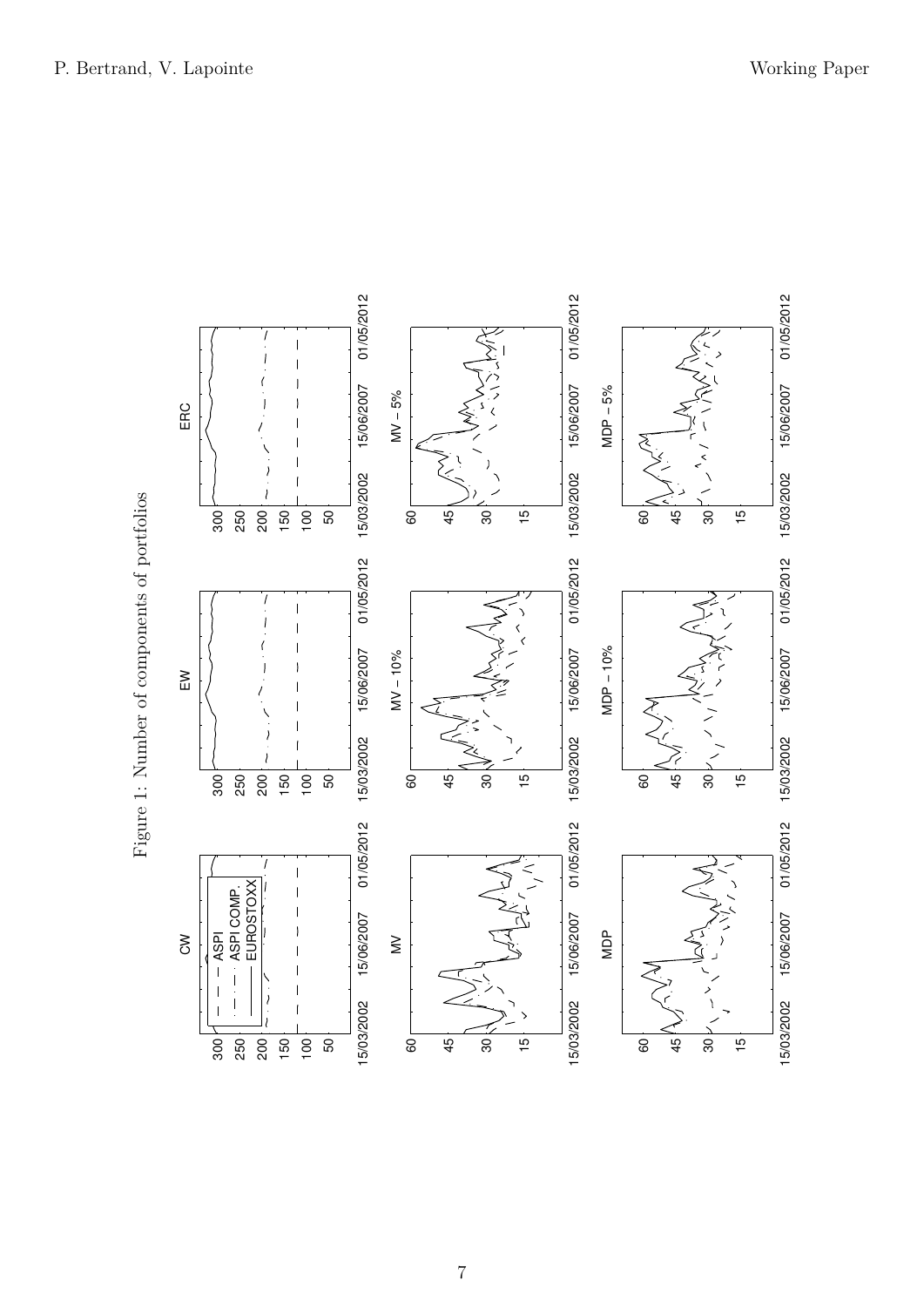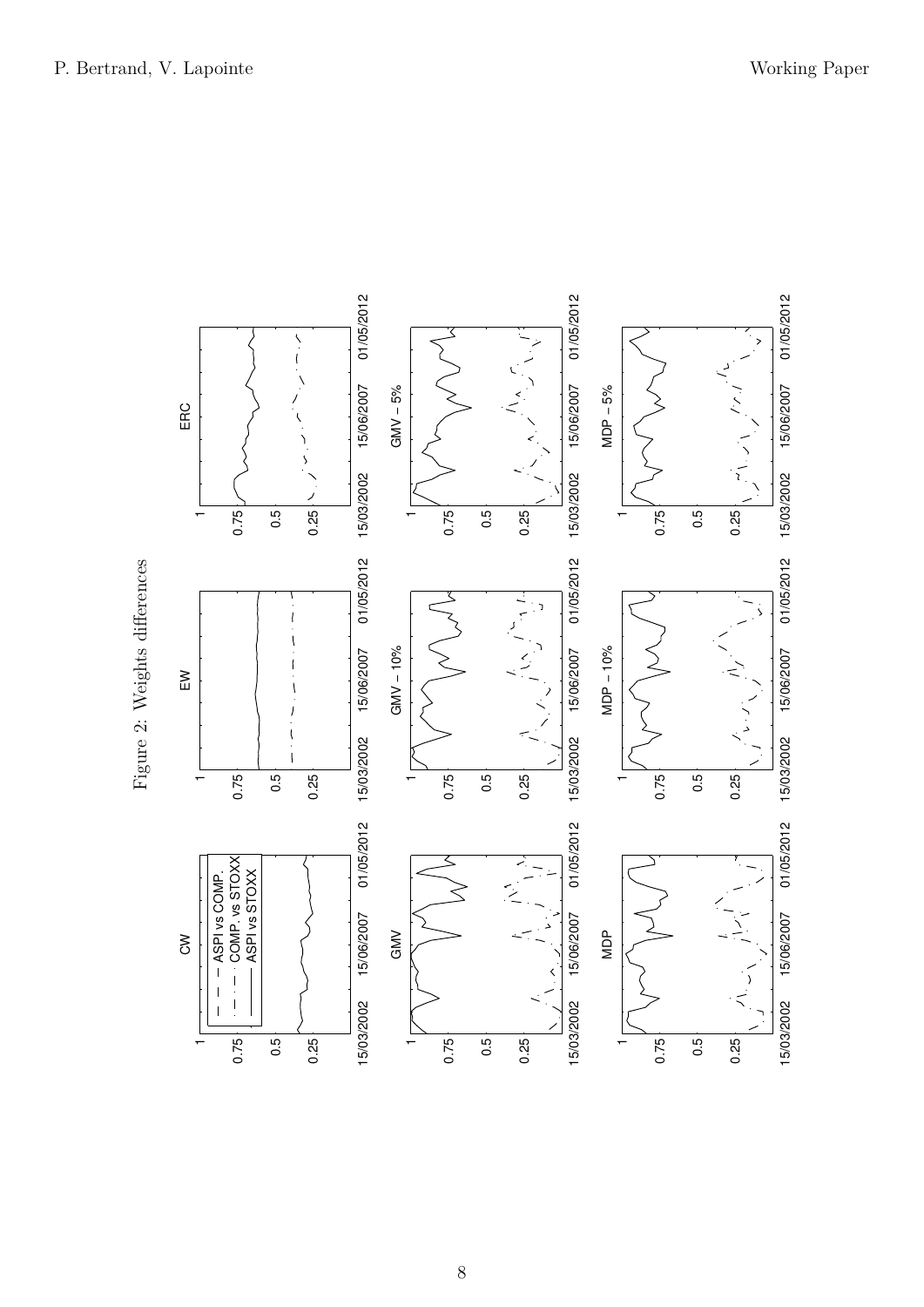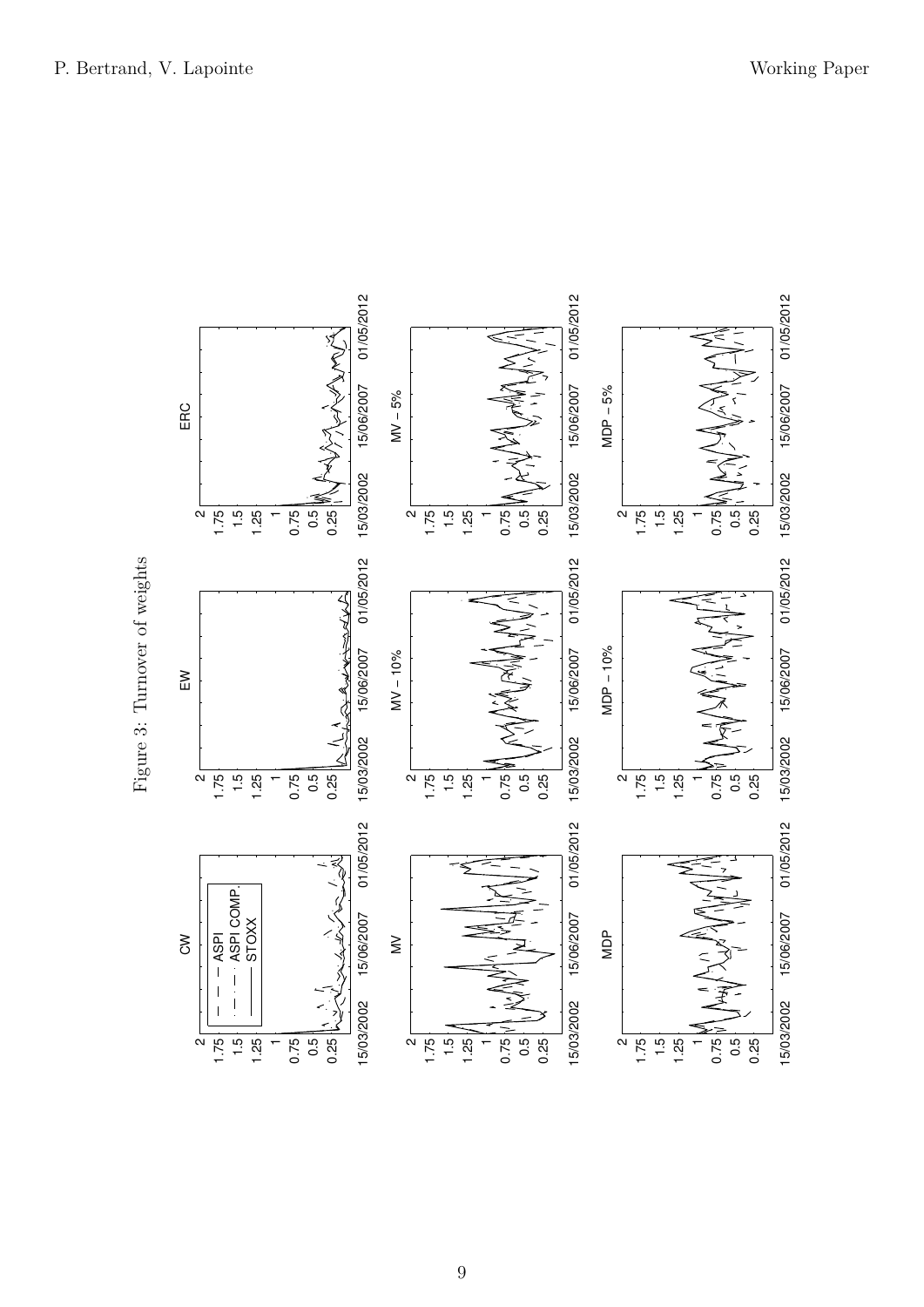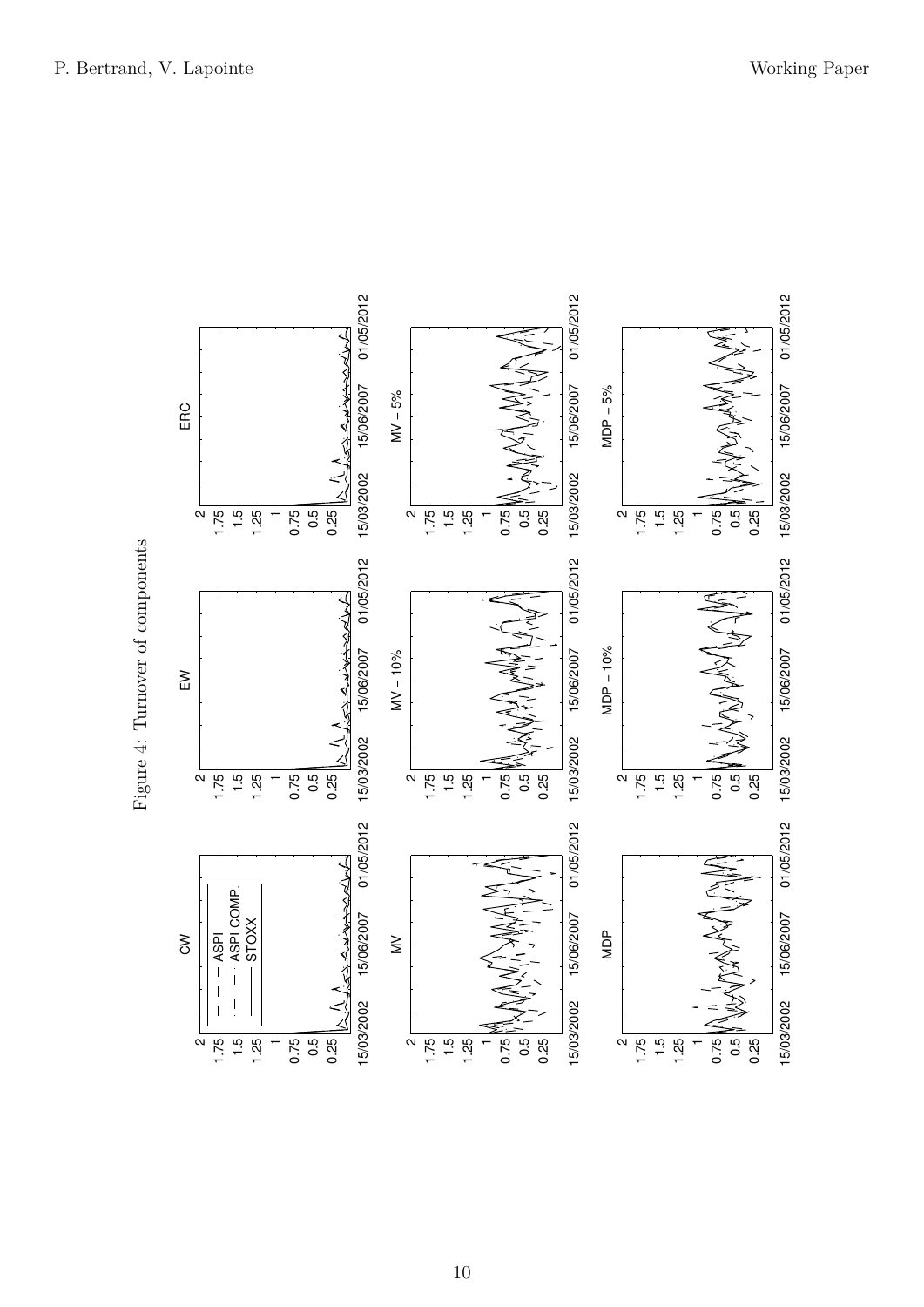Measure  $D_2$  is the relative number of differences in the list of components of portfolio A with respect to the list of components of portfolio B. It is given by the following formula<sup>14</sup>:

$$
D_2(A, B) = 1 - \frac{\text{card } A \cap B}{\min(\text{card } A, \text{card } B)} \tag{9}
$$

Using  $D_1$  in combination with  $D_2$ , enables us to allow for the fact that certain strategies only pick some stocks from the available universe. Hence, while the two measures are consistent in the two extreme situations (perfect overlap and perfect difference), they can differ in other situations, especially where there are highly concentrated solutions. Thus, we think it is important to explicitly track differences in lists of components to avoid misleading comparisons based solely on differences in weights.

This second analysis of the overlap of components yields two main findings. First, weight overlapping is much higher with CW than with the other strategies (Figure 2). The CW portfolio built on the ASPI has few differences in weights (i.e. high weight overlapping), while the other strategies built on the ASPI universe have wide differences in weights (i.e. low weight overlapping). Our proposed explanation is the positive correlation between belonging to ASPI and size of firms in our sample. We recall that  $D_1$ , our difference in weight, is one minus the sum of the lowest weights of stocks that are in the two portfolios based on the two different universes. As ASPI rules discard about 60 of the EuroStoxx stocks, while we observe only 30 of weight differences, the remaining  $40<sup>′</sup>$  stocks then must concentrate about  $70<sup>2</sup>$  of the weights. Consistent with this explanation by size of firms, on average the market values of firms in the ASPI are 3.74 times greater than the market values of firms in EuroStoxx. Finally, the relative mean differences of weights in the CW ASPI we calculate in the next sub-section indicate that firms in the ASPI are in general larger than in the EuroStoxx.

Second, smart beta allocations built on the ASPI universe have very low overlap with portfolios built on the EuroStoxx universe (Figure 2). This means that the optimization programs behind the smart beta allocations concentrate the program solution on firms that are not socially responsible. Hence, on an ex ante basis, portfolios built on the ASPI universe are less optimal than portfolios built on the EuroStoxx and complement of ASPI universes. The latter will be recalled in the section on performance.

### **Diversification of portfolios**

The literature suggests that the advantage of smart beta allocations is better diversification than with the CW allocation. Thus, given that SRI is criticized for reducing opportunities for diversification, our main objective is to analyze how using an SRI universe impacts this strong point of smart beta strategies. We now analyze the diversification of portfolios through diversification of weights and diversification of risk budget, marginal risk, relative marginal risk and risk contribution.

First, we measure diversification of the previously listed characteristics of portfolios. Usually, diversification is measured with the Gini coefficient; however the Gini coefficient is valid only if the support of the analyzed distribution is null or positive. Since some of the characteristics we analyze can take negative values, we measure diversification via relative mean difference<sup>15</sup> (RMD). For a given distribution of measure *m*, with *n* observations, we apply the following formula:

$$
RMD_m = \frac{\frac{1}{n^2} \sum_{i=1}^n \sum_{j=1}^n |m_i - m_j|}{\bar{m}} \qquad (10)
$$

For each strategy, for each universe and for each VCV matrix, we calculate the RMDs on the entire universe available and at each rebalancing date, for the weight distributions and the four risk measures. We obtain four samples of time series of RMDs that are used in the second step of our diversification analysis.

Second, after analysing these RMD time series we analyze jointly the measures of diversification of the different characteristics of portfolios. Indeed the diversification of a portfolio is a notion that covers different characteristics of the studied portfolio. We pool the five portfolios' characteristics of interest (i.e. weight, risk budget, marginal risk, relative marginal risk and risk contribution) and run regressions of the RMDs on different factors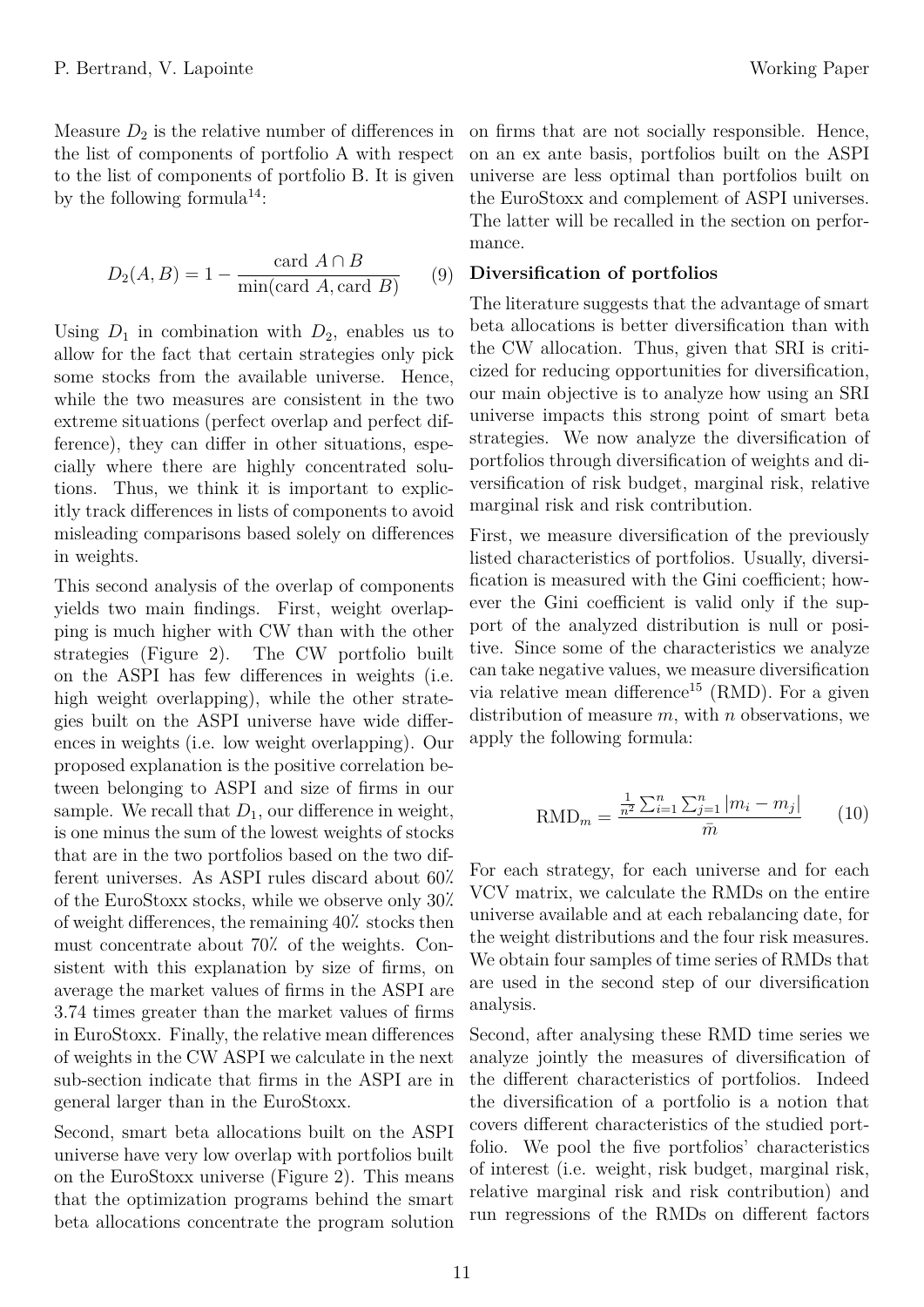we detail latter. The purpose is to identify, in an unconditional and controlled statistical approach the relationship between diversification and the use of the ASPI universe, while testing for statistical significance. The approach consists in regressing two samples of pooled RMDs of weights and risk measures on universe dummies, strategy dummies, interaction dummies, control dummies and number of components in respective portfolios and universes. Sample A groups RMDs obtained with the empirical VCV. Sample B groups RMDs obtained with the four VCV matrices. The control dummies control for size of portfolio, size of universe of reference, time and other technical controls<sup>16</sup>.

The results of the analysis of time series are twofold. First, when we focus on the degree of diversification of strategies built on the same universe, we observe rankings similar to Maillard, Roncalli, and Teiletche [2010]. The most diversified are the EW and the ERC, followed by the CW, and finally the MDP and the MV, the most concentrated in risk and weights. Second, when we focus on the degree of diversification of strategies over the three universes and the five measures, we observe no modification in ranking when switching from ASPI to EuroStoxx or to the complement of the ASPI in the EuroStoxx universe of stocks. However, it emerges that portfolios constructed on the ASPI universe tend to be the most diversified.

### Table 4: Analysis of diversification

$$
\begin{aligned} \text{RMD}_{it} = \beta_0 + \beta_1 * \text{D}_i^{ASPI} + \beta_2 * \text{D}_i^{ASPI} + \beta_3 * \text{D}_i^{ERC} + \beta_4 * \text{D}_i^{EW} + \beta_5 * \text{D}_i^{MDP} + \beta_6 * \text{D}_i^{MV} + \beta_7 * \text{D}_i^{ASPI} * \text{D}_i^{Strategies} + \beta_8 * \text{D}_i^{ASPI} * \text{D}_i^{Strategies} + \beta_9 * \text{Controls}_{it} + \varepsilon_{it} \end{aligned}
$$

We regress on group dummies measure of concentration of the distributions of the different characteristics of interest. These regressions are estimated with a FGLS estimator with HC p-values Beck and Katz [1995]. Sample A is a panel of 135 series with 41 dates that groups RMDs obtained with the empirical VCV. Sample B is a panel of 450 series with 41 dates that groups RMDs obtained with the four VCV matrices. Universe size and Portfolio size are actual size divided by 100. We control for the type of measure and for the cases of perfect diversification that are predicted by theory. These regressions show significant positive correlation between diversification and use of the ASPI universe. Significant coefficients at the confidence level of 10% and below are in bold.

|                  |         | Sample A |         |         | Sample B |         |
|------------------|---------|----------|---------|---------|----------|---------|
|                  | coef.   | s.d.     | p-value | coef.   | s.d.     | p-value |
| cst              | 2,02    | 0,30     | 0,00    | 1,99    | 0,34     | 0,00    |
| ASPI             | $-0,40$ | 0,18     | 0,03    | $-0,41$ | 0,20     | 0,04    |
| $A\bar{S}PI$     | $-0,29$ | 0,27     | 0,28    | $-0,30$ | 0,35     | 0,38    |
| ERC              | $-0,41$ | 0,32     | 0,20    | $-0,46$ | 0,29     | 0,12    |
| EW               | $-0,41$ | 0,22     | 0,07    | $-0,42$ | 0,30     | 0, 16   |
| MDP              | $-0,28$ | 0,24     | 0,24    | $-0,39$ | 0,26     | 0,14    |
| MV               | $-0,23$ | 0,22     | 0,29    | $-0,31$ | 0,26     | 0,22    |
| ASPI*ERC         | 0,03    | 0,21     | 0,89    | 0,05    | 0,19     | 0,81    |
| ASPI*EW          | 0,06    | 0,12     | 0,60    | 0,06    | 0,15     | 0,68    |
| ASPI*MDP         | 0,35    | 0,21     | 0,09    | 0,30    | 0,22     | 0,18    |
| ASPI*MV          | 0,34    | 0,19     | 0,08    | 0,39    | 0,21     | 0,07    |
| $A\bar{S}PI*ERC$ | 0,10    | 0,31     | 0,73    | 0,10    | 0,34     | 0,77    |
| $A\bar{S}PI*EW$  | 0,11    | 0,26     | 0,67    | 0,11    | 0,34     | 0,75    |
| ASPI*MDP         | 0,28    | 0,28     | 0,31    | 0,25    | 0,35     | 0,48    |
| ASPI*MV          | 0,30    | 0,28     | 0,28    | 0,32    | 0,34     | 0,35    |
| Port. size       | $-0,20$ | 0,02     | 0,00    | $-0,22$ | 0,02     | 0,00    |
| Univ. size       | 0,04    | 0,06     | 0,54    | 0,05    | 0,05     | 0,34    |
| Time             | $-0,00$ | 0,00     | 0,25    | $-0,00$ | 0,00     | 0,47    |
| Bound 5%         | $-0,05$ | 0,11     | 0,66    | $-0,05$ | 0,09     | 0,59    |
| Bound 10%        | $-0,02$ | 0,09     | 0,86    | $-0,01$ | 0,08     | 0,86    |
| Controls         |         | Yes      |         |         | Yes      |         |
| Adj. R squared   |         | 0,29     |         |         | 0,28     |         |

The results of the controlled regressions (table 4) trix used. The regressions also confirm that the confirm that the ASPI universe is correlated with higher diversification, how strongly depending on the strategy used. With the MV and the MDP,

the effect on diversification is weaker than with the related with higher diversification. Two further CW, the EW, the ERC, whatever the VCV ma-observations emerge from the regressions: first, four smart beta strategies yield more diversified distributions than the CW strategy, and that the EW and ERC strategies are the most strongly cor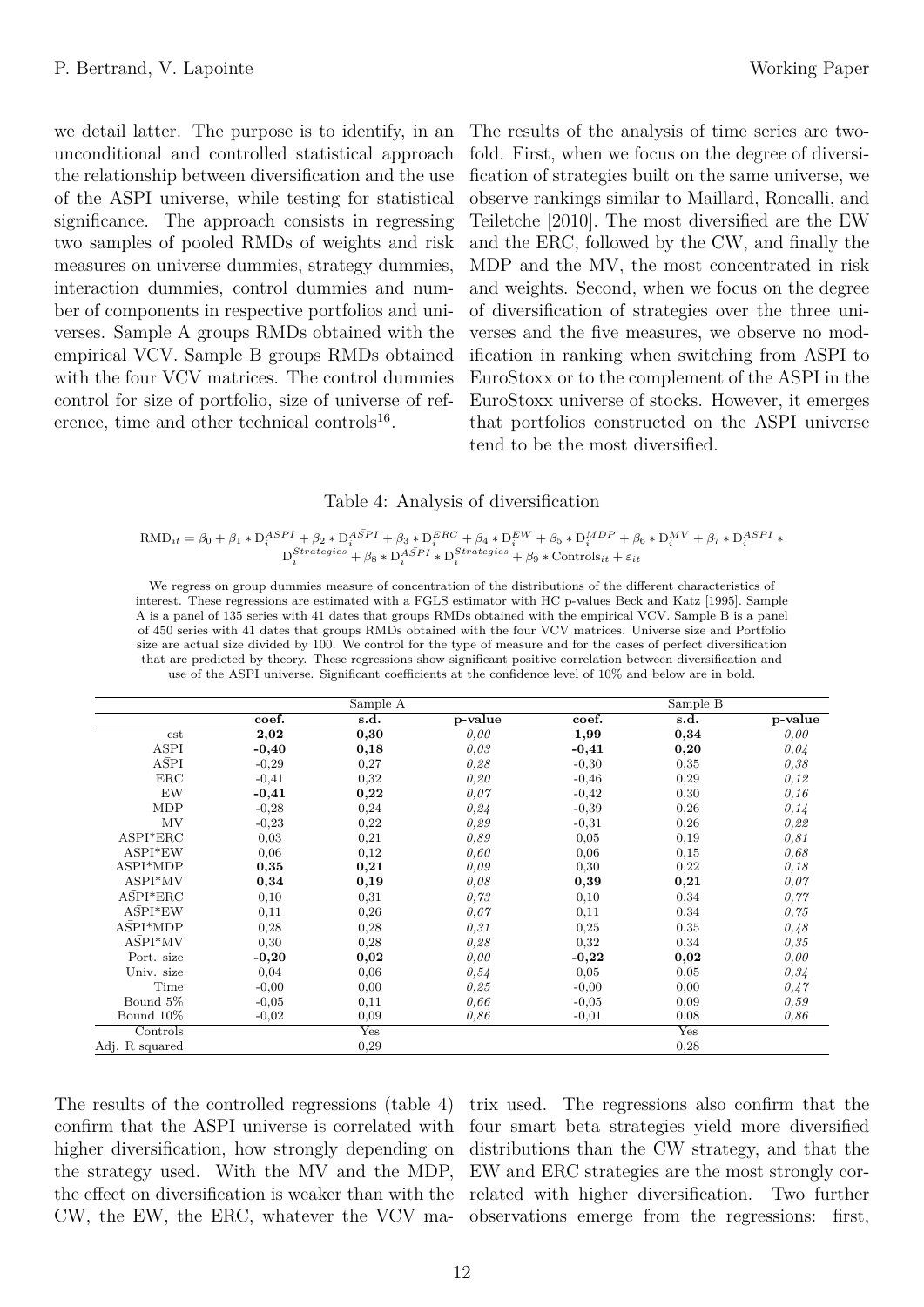adding bounds to the MV and MDP strategies improves diversification but this improvement is not statistically significant; second, the complement of the ASPI universe is also correlated with more diversified distributions; once again, however this is not statistically significant. Third, portfolio size is positively related to diversification of distributions: the larger the portfolio, the more diversified it is.

### **Turnover of portfolios**

The literature identifies one drawback of smart beta allocations as being a higher level of turnover than with CW allocation, leading to higher transaction costs. Here, therefore, we examine how using an SRI universe impacts this disadvantage of smart beta allocations, in two steps.

First, we calculate two measures of the turnover of portfolios.  $T_1$  measures the turnover of the weights, and is defined by the following formula<sup>17</sup> (Demey, Maillard, and Roncalli [2010]):

$$
T_1(t) = \sum_{i}^{n} |w_i(t) - w_i(t-1)| \tag{11}
$$

*T*<sup>2</sup> measure the turnover of components at a rebalancing date. For a portfolio that contains set of stocks  $A_t$  at time  $t$ , with  $IN_t$  the set of entering components at time *t* and *OUT<sup>t</sup>* the set of exiting components at time *t*, component turnover is given by the following formula<sup>18</sup>:

$$
T_2(t) = \frac{\text{card } IN_t}{\text{card } A_t} + \frac{\text{card } OUT_t}{\text{card } A_{t-1}} \tag{12}
$$

Using measure of turnover  $T_1$  with measure  $T_2$  enables us to allow for the fact that some strategies only pick some stocks out of the available universe. Since there is a difference between handling concentrated turnover and handling a diversified turnover, we think it is important to explicitly keep track of the number of components that change at rebalancing date. We calculate the two measures of turnover at each rebalancing date, for each strategy, for each universe and for each VCV matrix. In total, we obtain 8 samples of time series of measures of turnover, which are used in the second step of our turnover analysis.

Second, after a basic analysis of these times series, we run regressions of each measure of turnover on different factors. As with diversification, the aim is to have controlled statistical measurements of the relationship between turnover and use of the ASPI universe while testing for statistical significance. The approach consists in regressing two samples of measure  $T_1$  and two samples of measure  $T_2$  against universe dummies, strategy dummies and number of components in portfolios and universes. For each measure, sample A groups the measures of turnover obtained with the empirical VCV, while sample B groups the measures of turnover obtained with the four VCV matrices.

Our basic analysis reveals that the weight turnover is the lowest for EW portfolios (Figure 3), the second lowest turnover being for the CW strategy. The CW strategy is not the one with the lowest turnover in our case, contrary to Carvalho, Lu, and Moulin [2012]. The third lowest turnover is for the ERC strategy. MV and MDP portfolios have similar weight turnovers, those of the MV portfolios, however, being more volatile than the turnovers of the MDP portfolios. Similarly, component turnover is the lowest for the EW, the CW and the ERC strategies (Figure 4). However, when measure  $T_2$  is used, the three strategies have the same component turnover. Since they invest in the entire available universe, this component turnover requests solely from universe modifications. MV and MDP strategies have similar component turnovers; however the turnover of the MV strategy is more volatile than that of the MDP strategy. No modification in these results is observed when switching from ASPI to EuroStoxx or to the complement of the ASPI in the EuroStoxx universe of stocks. And overall we cannot tell whether the utilisation of ASPI leads to higher turnover or not by simply looking at these time series.

The results of the controlled regressions show that the utilization of the ASPI universe is associated to a larger turnover than the complement of ASPI and the EuroStoxx universe, but this relationship is not statistically significant<sup>19</sup>.

## **Performance of portfolios**

Table 5 reports annual performance, annual Sharpe ratio, historical maximum draw down, annualized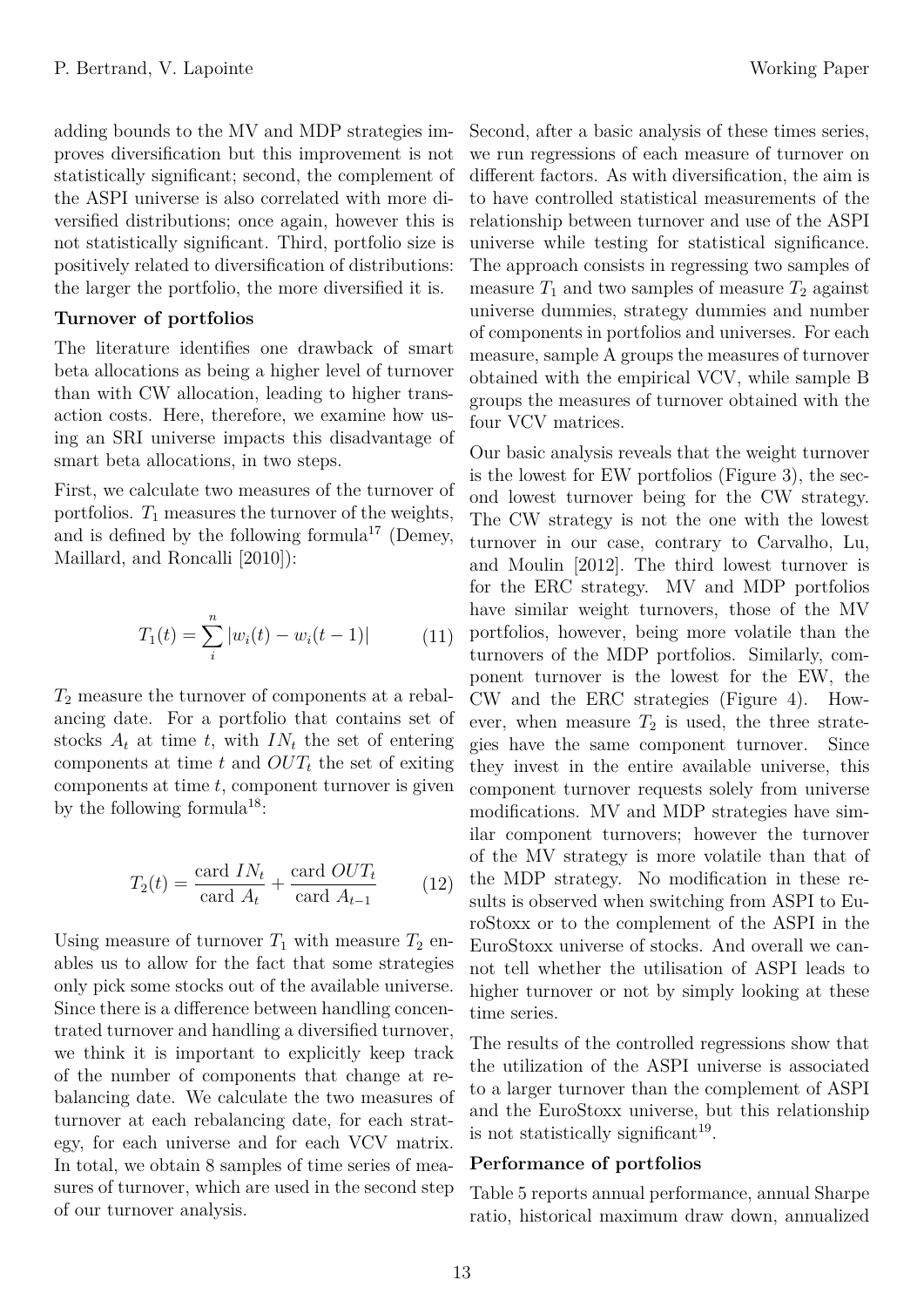mean of daily return, historical volatility, skewness and kurtosis of daily returns for all the strategies, and for the three universes.

In Table 6, we report the correlation with the respective universe benchmark (i.e. the replications of ASPI or EuroStoxx), the average daily tracking  $error<sup>20</sup>$ , the volatility of that daily tracking error and the daily information ratio. Finally, in Table 7 we report the correlation of all the strategies on the three universes with the replication of EuroStoxx, the average daily tracking  $error<sup>21</sup>$ , the volatility of that daily tracking error and the daily information ratio<sup>22</sup> .

We recall that strategies investing in the entire available universe (i.e. CW, EW, ERC) can be distinguished from those that pick some stocks out of the available universe (i.e. MV, MDP and their bounded versions). When all the strategies are compared (Table 5), all except the unbounded MV strategy outperform the CW portfolio in the three universes. This is in line with the literature.

When the strategies picking only some stocks out of the available universe are compared, the MV and the MDP portfolios are seen to be taking big bets. The results of our back tests illustrate what happens when one of these bets is "lost" or "won". For instance, at the end of February 2009, Petroleos  $(CEPSA)$  lost 57% of its value in three days. At that time, using the EuroStoxx universe, the MV strategy had more that 80% invested in that stock and the MDP strategy had about 53% invested. Conversely, the performance of the MV strategy applied to the ASPI universe of stocks illustrates what happens when the bets are "won". Because of this manner of weighting, the MV and MDP strategies have the highest kurtosis and skewness of all the strategies. Finally, of all the strategies, the MV and the MDP have the lowest ex post volatility and the highest TEV. Their constrained versions have lower ex post volatility and lower TEV. Like Carvalho, Lu, and Moulin [2012], we observe that the constrained versions of the MV and MDP strategies show economically significant higher Sharpe ratios than the other strategies (Tables 5, 6).

When strategies investing in the entire available universe of stocks are compared to stock picking

strategies, we observe that they show distributions of returns that are less asymmetric and prone to extremes. Moreover, of the strategies investing in the entire available universe of stocks, it is the ERC strategy that has the lowest ex-post volatility, the smallest maximum drawdown, the highest TEV and the highest Sharpe ratio. The ERC strategy also has the highest return and the lowest ex-post volatility (Tables 5, 6).

We now turn to the impact of the universe of stocks on the characteristics of a given type of strategy. When we analyze the impact of the ASPI universe on the performance of strategies, the unbounded MV and MDP strategies on the ASPI universe outperform all the other strategies on all the other universes (Table 5). In Sharpe ratio, the unbounded MV outperforms the other strategies, and the smart beta strategies built on the ASPI universe generally outperform their counterparts built on the two other universes. The information ratios obtained with their respective benchmarks and those obtained with the replication of the EuroStoxx (Tables 6, 7) show similar results, with the exception that unbounded MV no longer outperforms the others. In all cases, the unbounded MV and MDP strategies on the ASPI universe, yield better mean-variance portfolios with high kurtosis and positive skewness. The latter is also true for the strategies that invest in the entire universe (i.e. CW, EW, ERC). However, despite their positive skewness, the CW, EW and ERC strategies yield significantly poorer mean-variance portfolios. Finally, the smart beta strategies on the ASPI, except for the  $1/n$ , are seen to have lower volatility of tracking error against the EuroStoxx than any of the smart beta strategies applied on the two other universes (Table 7).

When the complement of ASPI universe is used, the strategies investing in the entire universe yield the best performing portfolios, with highest returns and lowest ex-post volatility (Table 5). However the distribution of returns of the CW, EW and ERC portfolios built on the complement of ASPI tends to be exposed to negative extreme returns. This trend gets stronger when we switch to strategies that pick some stocks out of the available universe.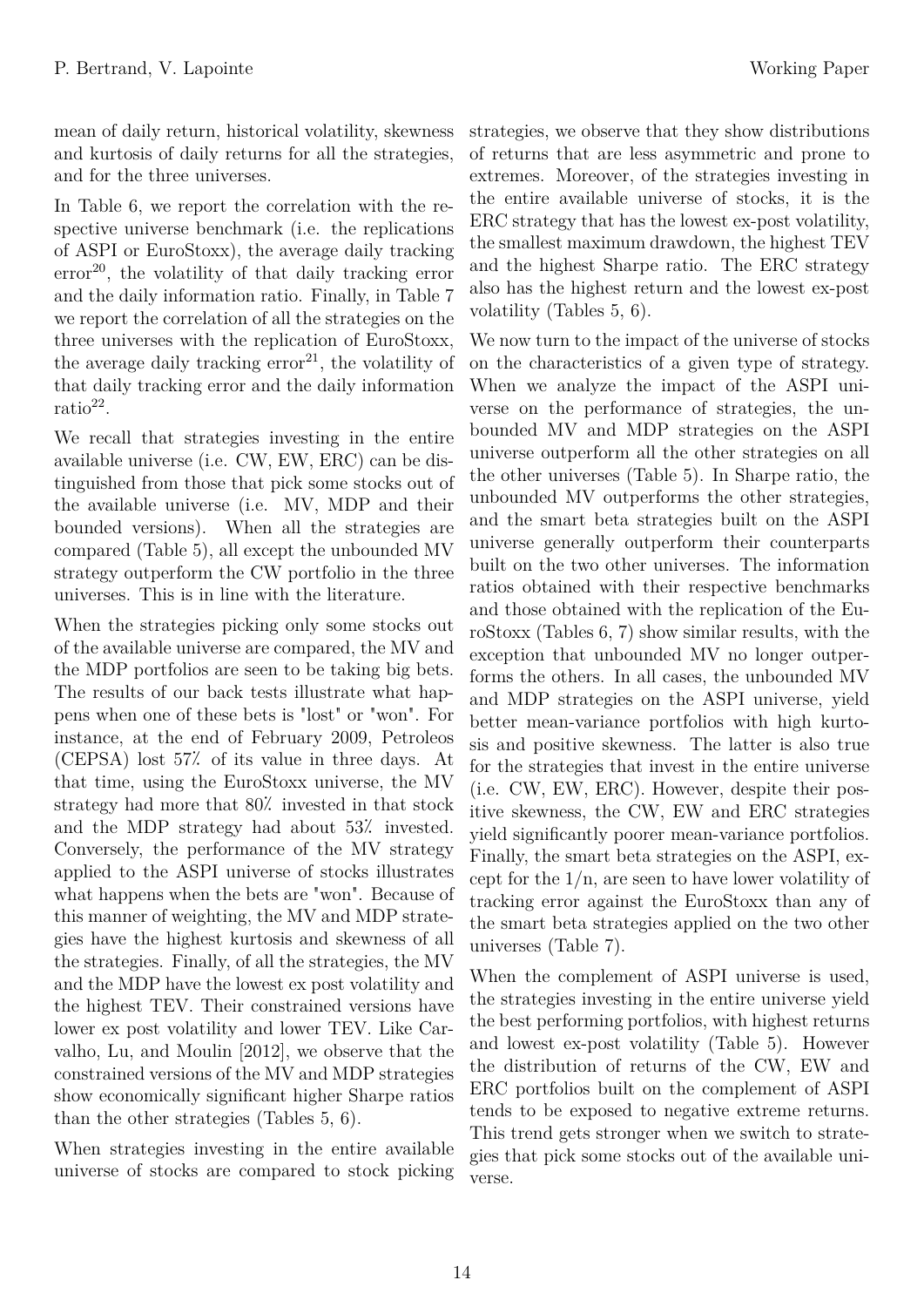| :                                                                                |
|----------------------------------------------------------------------------------|
| )<br> <br>                                                                       |
| )<br> <br>                                                                       |
|                                                                                  |
| morroring to the thing of the thrown to the thrown<br>j<br>i<br>֕<br>ì<br>ł<br>ł |
| ļ                                                                                |
| $-2 + 7 + 7 + 0 + 0$<br>֧֧֚֚֚֚֚֚֚֚֚֚֚֚֚֚֚֚֬֡֡֡֓֡֡֡֡֬֝֓֡֬֝֓֡֬֝֬֓<br>)<br>2<br>Ï   |
| Ì<br>Ĩ<br>ì<br>É                                                                 |

| In this table we report statistics of performance of all smart beta and CW strategies that are simulated on the respective universe from | March 15, 2002 to May 1, 2012. According to annualized performance, the two best strategies are the MV and MDP smart beta strategies | applied to the ASPI universe. According to Sharpe ratio the two best strategies, excluding the constrained ones, are also the MV and MDP | smart beta strategies applied to the ASPI universe. Note the positive skewness of portfolios built on the ASPI universe. The Sharpe ratio is | calculated against a zero risk free rate. Annualized expected return is expected daily return times 260. Volatility is standard deviation of | daily return times $\sqrt{260}$ . Annualized realized performance is annual rate equivalent to total performance. |
|------------------------------------------------------------------------------------------------------------------------------------------|--------------------------------------------------------------------------------------------------------------------------------------|------------------------------------------------------------------------------------------------------------------------------------------|----------------------------------------------------------------------------------------------------------------------------------------------|----------------------------------------------------------------------------------------------------------------------------------------------|-------------------------------------------------------------------------------------------------------------------|

|                    |                                    | 1/n                                                        |                                                                                                                                                                                                                                                                                                                                                                         |                                                                                                                                                                                                                                                                                                                                                                    | $MV - 10\%$ | NDP | $MDP - 10\%$                                                                                                                                                                                                                                                                                                                                                                           | $MDP - 5\%$                                                                                                                                                                                                                                                                                                                                                                                                                                                                                                                                                                                                           |  |
|--------------------|------------------------------------|------------------------------------------------------------|-------------------------------------------------------------------------------------------------------------------------------------------------------------------------------------------------------------------------------------------------------------------------------------------------------------------------------------------------------------------------|--------------------------------------------------------------------------------------------------------------------------------------------------------------------------------------------------------------------------------------------------------------------------------------------------------------------------------------------------------------------|-------------|-----|----------------------------------------------------------------------------------------------------------------------------------------------------------------------------------------------------------------------------------------------------------------------------------------------------------------------------------------------------------------------------------------|-----------------------------------------------------------------------------------------------------------------------------------------------------------------------------------------------------------------------------------------------------------------------------------------------------------------------------------------------------------------------------------------------------------------------------------------------------------------------------------------------------------------------------------------------------------------------------------------------------------------------|--|
|                    | Annualized perf. (%                | 0,46                                                       |                                                                                                                                                                                                                                                                                                                                                                         |                                                                                                                                                                                                                                                                                                                                                                    |             |     |                                                                                                                                                                                                                                                                                                                                                                                        |                                                                                                                                                                                                                                                                                                                                                                                                                                                                                                                                                                                                                       |  |
|                    | Annual Sharpe ratio                |                                                            |                                                                                                                                                                                                                                                                                                                                                                         |                                                                                                                                                                                                                                                                                                                                                                    |             |     |                                                                                                                                                                                                                                                                                                                                                                                        |                                                                                                                                                                                                                                                                                                                                                                                                                                                                                                                                                                                                                       |  |
|                    | Max. draw down $(\%)$              | $0,02$<br>$-63,93$                                         |                                                                                                                                                                                                                                                                                                                                                                         |                                                                                                                                                                                                                                                                                                                                                                    |             |     |                                                                                                                                                                                                                                                                                                                                                                                        |                                                                                                                                                                                                                                                                                                                                                                                                                                                                                                                                                                                                                       |  |
|                    | Annualized expected return (%)     |                                                            |                                                                                                                                                                                                                                                                                                                                                                         |                                                                                                                                                                                                                                                                                                                                                                    |             |     |                                                                                                                                                                                                                                                                                                                                                                                        |                                                                                                                                                                                                                                                                                                                                                                                                                                                                                                                                                                                                                       |  |
| xxo1go.ma          | Volatility (%)                     | $2,72$<br>$21,24$<br>$-0,06$                               |                                                                                                                                                                                                                                                                                                                                                                         |                                                                                                                                                                                                                                                                                                                                                                    |             |     |                                                                                                                                                                                                                                                                                                                                                                                        |                                                                                                                                                                                                                                                                                                                                                                                                                                                                                                                                                                                                                       |  |
|                    | Skewness daily return              |                                                            |                                                                                                                                                                                                                                                                                                                                                                         |                                                                                                                                                                                                                                                                                                                                                                    |             |     |                                                                                                                                                                                                                                                                                                                                                                                        |                                                                                                                                                                                                                                                                                                                                                                                                                                                                                                                                                                                                                       |  |
|                    | Kurtosis daily return              | 8,12                                                       | $\frac{1}{2} \left  \begin{matrix} 1 & 0 & 0 & 0 & 0 \\ 0 & 0 & 0 & 0 & 0 \\ 0 & 0 & 0 & 0 & 0 \\ 0 & 0 & 0 & 0 & 0 \end{matrix} \right  \left  \begin{matrix} 1 & 0 & 0 & 0 & 0 \\ 0 & 0 & 0 & 0 & 0 \\ 0 & 0 & 0 & 0 & 0 \\ 0 & 0 & 0 & 0 & 0 \end{matrix} \right  \left  \begin{matrix} 1 & 0 & 0 & 0 & 0 \\ 0 & 0 & 0 & 0 & 0 \\ 0 & 0 & 0 & 0 & 0 \\ 0 & 0 & 0 & $ | $\sum_{i=1}^{n} \frac{1}{2} \sum_{i=1}^{n} \frac{1}{2} \sum_{i=1}^{n} \frac{1}{2} \left[ \frac{1}{2} \sum_{i=1}^{n} \frac{1}{2} \sum_{i=1}^{n} \frac{1}{2} \sum_{i=1}^{n} \frac{1}{2} \sum_{i=1}^{n} \frac{1}{2} \sum_{i=1}^{n} \frac{1}{2} \sum_{i=1}^{n} \frac{1}{2} \sum_{i=1}^{n} \frac{1}{2} \sum_{i=1}^{n} \frac{1}{2} \sum_{i=1}^{n} \frac{1}{2} \sum_{i=1$ |             |     | $\begin{vmatrix} \frac{1}{12} & \frac{1}{12} & \frac{1}{12} & \frac{1}{12} & \frac{1}{12} & \frac{1}{12} & \frac{1}{12} & \frac{1}{12} & \frac{1}{12} & \frac{1}{12} & \frac{1}{12} & \frac{1}{12} & \frac{1}{12} & \frac{1}{12} & \frac{1}{12} & \frac{1}{12} & \frac{1}{12} & \frac{1}{12} & \frac{1}{12} & \frac{1}{12} & \frac{1}{12} & \frac{1}{12} & \frac{1}{12} & \frac{1}{12$ | $\begin{vmatrix} \alpha & \beta & \beta & \beta \\ \alpha & \beta & \beta & \beta \\ \alpha & \beta & \beta & \beta \end{vmatrix} \begin{vmatrix} \alpha & \beta & \beta & \beta \\ \beta & \beta & \beta & \beta \\ \beta & \beta & \beta & \beta \end{vmatrix} \begin{vmatrix} \beta & \beta & \beta & \beta \\ \beta & \beta & \beta & \beta \\ \beta & \beta & \beta & \beta \end{vmatrix} \begin{vmatrix} \beta & \beta & \beta & \beta \\ \beta & \beta & \beta & \beta \\ \beta & \beta & \beta & \beta \end{vmatrix} \begin{vmatrix} \beta & \beta & \beta & \beta \\ \beta & \beta & \beta & \beta \\ \beta$ |  |
|                    | Annualized perf. (%)               | $-0,89$                                                    |                                                                                                                                                                                                                                                                                                                                                                         |                                                                                                                                                                                                                                                                                                                                                                    |             |     |                                                                                                                                                                                                                                                                                                                                                                                        |                                                                                                                                                                                                                                                                                                                                                                                                                                                                                                                                                                                                                       |  |
|                    | Annual Sharpe ratio                | $-0,04$                                                    |                                                                                                                                                                                                                                                                                                                                                                         |                                                                                                                                                                                                                                                                                                                                                                    |             |     |                                                                                                                                                                                                                                                                                                                                                                                        |                                                                                                                                                                                                                                                                                                                                                                                                                                                                                                                                                                                                                       |  |
|                    | Max. draw down $(\%)$              |                                                            |                                                                                                                                                                                                                                                                                                                                                                         |                                                                                                                                                                                                                                                                                                                                                                    |             |     |                                                                                                                                                                                                                                                                                                                                                                                        |                                                                                                                                                                                                                                                                                                                                                                                                                                                                                                                                                                                                                       |  |
| $_{\mathrm{IASV}}$ | Annualized expected return (%)     |                                                            |                                                                                                                                                                                                                                                                                                                                                                         |                                                                                                                                                                                                                                                                                                                                                                    |             |     |                                                                                                                                                                                                                                                                                                                                                                                        |                                                                                                                                                                                                                                                                                                                                                                                                                                                                                                                                                                                                                       |  |
|                    | Volatility (%)                     | $-64,63$<br>$1,79$<br>$1,33$<br>$0,04$<br>$7,82$<br>$7,82$ |                                                                                                                                                                                                                                                                                                                                                                         |                                                                                                                                                                                                                                                                                                                                                                    |             |     |                                                                                                                                                                                                                                                                                                                                                                                        |                                                                                                                                                                                                                                                                                                                                                                                                                                                                                                                                                                                                                       |  |
|                    | Skewness daily return              |                                                            |                                                                                                                                                                                                                                                                                                                                                                         |                                                                                                                                                                                                                                                                                                                                                                    |             |     |                                                                                                                                                                                                                                                                                                                                                                                        |                                                                                                                                                                                                                                                                                                                                                                                                                                                                                                                                                                                                                       |  |
|                    | Kurtosis daily return              |                                                            |                                                                                                                                                                                                                                                                                                                                                                         |                                                                                                                                                                                                                                                                                                                                                                    |             |     |                                                                                                                                                                                                                                                                                                                                                                                        |                                                                                                                                                                                                                                                                                                                                                                                                                                                                                                                                                                                                                       |  |
|                    | Annualized perf. (%                | $\overline{1,27}$                                          |                                                                                                                                                                                                                                                                                                                                                                         |                                                                                                                                                                                                                                                                                                                                                                    |             |     |                                                                                                                                                                                                                                                                                                                                                                                        |                                                                                                                                                                                                                                                                                                                                                                                                                                                                                                                                                                                                                       |  |
|                    | Annual Sharpe ratio                | 0,06                                                       |                                                                                                                                                                                                                                                                                                                                                                         |                                                                                                                                                                                                                                                                                                                                                                    |             |     |                                                                                                                                                                                                                                                                                                                                                                                        |                                                                                                                                                                                                                                                                                                                                                                                                                                                                                                                                                                                                                       |  |
| $_{\mathrm{IdSV}}$ | Max. draw down $(\%$               | $-63,65$                                                   |                                                                                                                                                                                                                                                                                                                                                                         |                                                                                                                                                                                                                                                                                                                                                                    |             |     |                                                                                                                                                                                                                                                                                                                                                                                        |                                                                                                                                                                                                                                                                                                                                                                                                                                                                                                                                                                                                                       |  |
|                    | Annualized expected return $(\% )$ |                                                            |                                                                                                                                                                                                                                                                                                                                                                         |                                                                                                                                                                                                                                                                                                                                                                    |             |     |                                                                                                                                                                                                                                                                                                                                                                                        |                                                                                                                                                                                                                                                                                                                                                                                                                                                                                                                                                                                                                       |  |
| .AMO               | Volatility (%)                     | $3,32$<br>$20,30$<br>$-0,12$                               |                                                                                                                                                                                                                                                                                                                                                                         |                                                                                                                                                                                                                                                                                                                                                                    |             |     |                                                                                                                                                                                                                                                                                                                                                                                        |                                                                                                                                                                                                                                                                                                                                                                                                                                                                                                                                                                                                                       |  |
|                    | Skewness daily return              |                                                            |                                                                                                                                                                                                                                                                                                                                                                         |                                                                                                                                                                                                                                                                                                                                                                    |             |     |                                                                                                                                                                                                                                                                                                                                                                                        |                                                                                                                                                                                                                                                                                                                                                                                                                                                                                                                                                                                                                       |  |
|                    | Kurtosis daily return              | 3,37                                                       |                                                                                                                                                                                                                                                                                                                                                                         |                                                                                                                                                                                                                                                                                                                                                                    |             |     |                                                                                                                                                                                                                                                                                                                                                                                        |                                                                                                                                                                                                                                                                                                                                                                                                                                                                                                                                                                                                                       |  |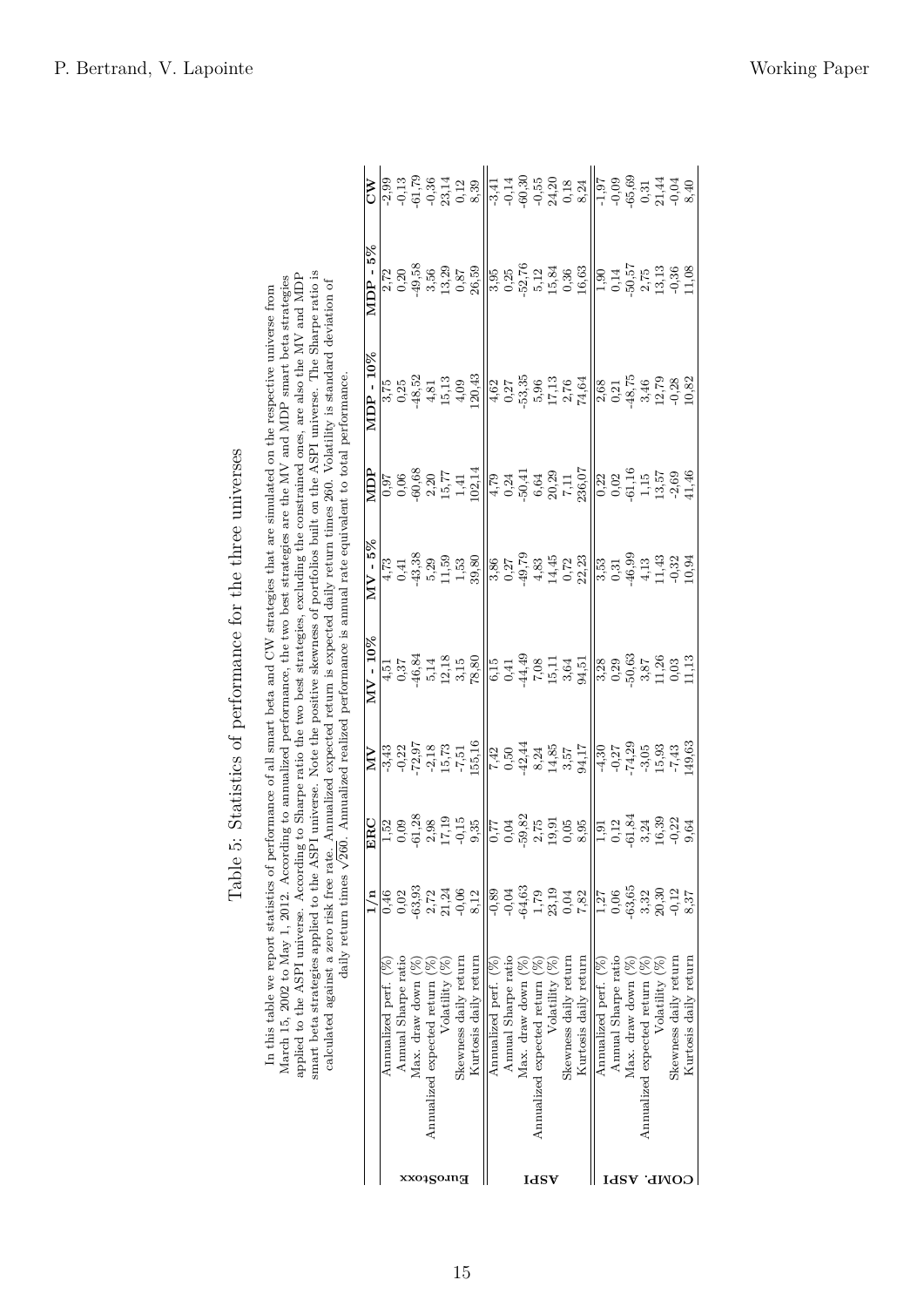|            | All strategies are benchmarked against the respective in-house CW portfolio from March 15, 2002 ti May 1, 2012. According to information<br>ratio, the best strategy is the $1/n$ applied on the EuroStoxx and complementary of ASPI universes, followed by the MV, the ERC and the |                                                                  |                                    |                                    | MDP strategies built on the ASPI universe.              |                                                         |                                                         |                                                                   |                                                         |         |
|------------|-------------------------------------------------------------------------------------------------------------------------------------------------------------------------------------------------------------------------------------------------------------------------------------|------------------------------------------------------------------|------------------------------------|------------------------------------|---------------------------------------------------------|---------------------------------------------------------|---------------------------------------------------------|-------------------------------------------------------------------|---------------------------------------------------------|---------|
|            |                                                                                                                                                                                                                                                                                     | $\mathbf{u}$                                                     | $_{\rm{ERC}}$                      | NN                                 | $\rm{MV}$ - $10\%$                                      | $MV - 5\%$                                              | Д<br>ПМ                                                 | $\mathrm{MDP}$ - $10\%$                                           | $MDP - 5%$                                              | $vs$ CW |
|            | Daily TE $(\%)$                                                                                                                                                                                                                                                                     |                                                                  |                                    |                                    | 0,0212                                                  | 0,0217                                                  | 0,0099                                                  |                                                                   | 0,0151                                                  |         |
|            | TEV (%)                                                                                                                                                                                                                                                                             |                                                                  | 0,0129<br>0,5491<br>0,0235<br>0,96 | $\frac{0,0070}{1,3786}$<br>1,3786  |                                                         |                                                         |                                                         | $\begin{array}{c} 0,0199 \\ 1,1347 \\ 0,0175 \\ 0,89 \end{array}$ | $\begin{array}{c} 0.9740 \\ 0.0155 \\ 0.92 \end{array}$ |         |
| EuroStoxx  | Information ratio                                                                                                                                                                                                                                                                   |                                                                  |                                    |                                    |                                                         |                                                         |                                                         |                                                                   |                                                         |         |
|            | Correlation                                                                                                                                                                                                                                                                         |                                                                  |                                    | 0,81                               | $\begin{array}{c} 1,1413 \\ 0,0186 \\ 0,85 \end{array}$ | $\begin{array}{c} 1,0363 \\ 0,0210 \\ 0,81 \end{array}$ | $\begin{array}{c} 1,2246 \\ 0,0081 \\ 0,93 \end{array}$ |                                                                   |                                                         |         |
|            | Daily TE (%)                                                                                                                                                                                                                                                                        | 0,0118<br>0,3443<br>0,0344<br>0,0000<br>0,3246<br>0,0577<br>0,95 |                                    |                                    |                                                         |                                                         | 0,0276<br>1,2798<br>0,0216<br>0,68                      |                                                                   |                                                         |         |
| ASPI       | TEV (%)                                                                                                                                                                                                                                                                             |                                                                  | 0,0127<br>0,4415<br>0,0287<br>0,92 | 0,0338<br>1,1338<br>0,0298         | 0,0294<br>1,0801<br>0,0272<br>0,73                      | 0,0207<br>0,8884<br>0,0233<br>0,84                      |                                                         | 0,0250<br>1,0286<br>0,0243                                        | 0,0218<br>0,8486<br>0,0257<br>0,76                      |         |
|            | Information ratio                                                                                                                                                                                                                                                                   |                                                                  |                                    |                                    |                                                         |                                                         |                                                         |                                                                   |                                                         |         |
|            | Correlation                                                                                                                                                                                                                                                                         |                                                                  |                                    | 0,66                               |                                                         |                                                         |                                                         | $0,74$                                                            |                                                         |         |
|            | Daily TE (%)                                                                                                                                                                                                                                                                        | $\frac{16}{116}$                                                 |                                    |                                    | $\frac{0.0137}{0}$                                      | 0,0147                                                  |                                                         | $\frac{0,0121}{0}$                                                |                                                         |         |
| COMP. ASPI | Standard dev. daily TE (%)                                                                                                                                                                                                                                                          | 0,2619                                                           | 0,0113<br>0,4638<br>0,0243         | $\frac{1}{2}$<br>1,2770<br>-0,0101 | 0,9362<br>0,0146                                        | 0,8510                                                  | 0.0032<br>0.9656<br>0.0033                              | 0,8320<br>0,0146                                                  | $\frac{0.0094}{0.7786}$<br>0.0120                       |         |
|            | Information ratio                                                                                                                                                                                                                                                                   | ,0443                                                            |                                    |                                    |                                                         |                                                         |                                                         |                                                                   |                                                         |         |
|            | Correlation                                                                                                                                                                                                                                                                         | 76'                                                              | $0.97$                             | 0,80                               | 0,93                                                    | 0,91                                                    | 0,94                                                    | 0,95                                                              | 0,96                                                    |         |
|            |                                                                                                                                                                                                                                                                                     |                                                                  |                                    |                                    |                                                         |                                                         |                                                         |                                                                   |                                                         |         |

Table 6: Statistics for benchmarks against respective CW portfolio for the three universes Table 6: Statistics for benchmarks against respective CW portfolio for the three universes All strategies are benchmarked against the respective in-house CW portfolio from March 15, 2002 ti May 1, 2012. According to information ratio. the best strategy is the 1/n applied on the BuroStoxx and complementary of AS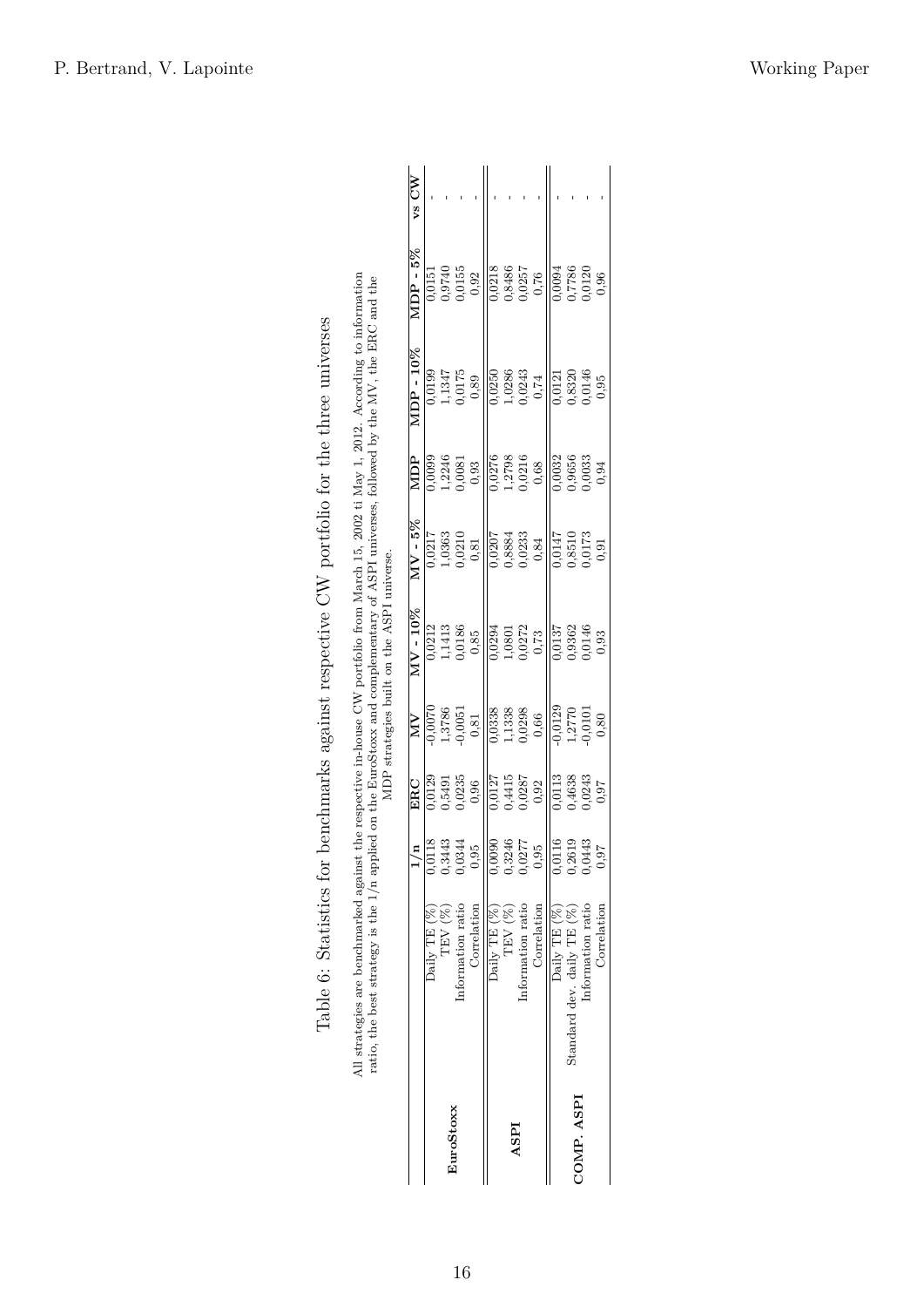| are the $1/n$ , applied to the three universes, then the ERC and MV built on the ASPI universe. The<br>volatility of tracking error of the $1/n$ , ERC and MV smart beta strategies applied on the ASPI universe is smaller than the volatility of<br>All strategies are benchmarked against the in-house EuroStoxx CW portfolio from March 15, 2002 to May 1, 2012. According to the<br>tracking error of the same strategies on the other universes. | vs CW<br>$MDP - 5\%$<br>MDP-10%<br>ДUIN<br>$MV - 5\%$<br>$\mathrm{MV}$ - $10\%$<br>NN<br>ERC | 0,0151<br>0,0199<br>0,0099<br>0,0217<br>0,0212<br>0,0070<br>0,0129 | 0,9740<br>1,1413<br>0,0186<br>1,3786<br>-0,0051 | 0,0155<br>1,1347<br>0,0175<br>1,2246<br>0,0081<br>1,0363<br>0,0210<br>0,5491<br>0,0235 | 0,92<br>0,89<br>0,93<br>0,81<br>0,85<br>0,81<br>0,96 | 0,0007<br>0,0211<br>0,0243<br>0,0269<br>$\frac{0.0200}{5}$<br>0,0286<br>$\frac{1}{0.0331}$<br>0,0120 | 0,8314<br>0,0240<br>0,3733<br>0,0321                           | 0,1398<br>0,0050<br>0,7881<br>0,0268<br>0,77<br>0,9870<br>0,0247<br>1,2572<br>0,0214<br>1,0376<br>0,0276<br>1,0909<br>0,0303 | 1,00<br>0,75<br>0,69<br>0,85<br>0,75<br>$0,68$<br>0,93 | 0,0026<br>0.0120<br>1,0147<br>0,0058<br>1,0173<br>0,0163<br>0,0103<br>0,0139 | 0,3201<br>0,0081<br>0,9202<br>0,9678<br>.,0922<br>0,0768<br>0,0177<br>1,0551<br>1,3806<br>0,6403<br>0,0216 | 0.0130<br>0,0152<br>0.0053<br>0,0154<br>0,0075 | 0,99<br>0,95<br>0,93<br>0,93<br>0,89 |
|--------------------------------------------------------------------------------------------------------------------------------------------------------------------------------------------------------------------------------------------------------------------------------------------------------------------------------------------------------------------------------------------------------------------------------------------------------|----------------------------------------------------------------------------------------------|--------------------------------------------------------------------|-------------------------------------------------|----------------------------------------------------------------------------------------|------------------------------------------------------|------------------------------------------------------------------------------------------------------|----------------------------------------------------------------|------------------------------------------------------------------------------------------------------------------------------|--------------------------------------------------------|------------------------------------------------------------------------------|------------------------------------------------------------------------------------------------------------|------------------------------------------------|--------------------------------------|
|                                                                                                                                                                                                                                                                                                                                                                                                                                                        |                                                                                              |                                                                    |                                                 |                                                                                        |                                                      |                                                                                                      |                                                                |                                                                                                                              |                                                        |                                                                              |                                                                                                            |                                                |                                      |
|                                                                                                                                                                                                                                                                                                                                                                                                                                                        |                                                                                              |                                                                    |                                                 |                                                                                        |                                                      |                                                                                                      |                                                                |                                                                                                                              |                                                        |                                                                              |                                                                                                            |                                                |                                      |
|                                                                                                                                                                                                                                                                                                                                                                                                                                                        |                                                                                              |                                                                    |                                                 |                                                                                        |                                                      |                                                                                                      |                                                                |                                                                                                                              |                                                        |                                                                              |                                                                                                            |                                                | 0,91                                 |
|                                                                                                                                                                                                                                                                                                                                                                                                                                                        |                                                                                              |                                                                    |                                                 |                                                                                        |                                                      |                                                                                                      |                                                                |                                                                                                                              |                                                        |                                                                              |                                                                                                            |                                                | 0,79                                 |
|                                                                                                                                                                                                                                                                                                                                                                                                                                                        |                                                                                              |                                                                    |                                                 |                                                                                        |                                                      |                                                                                                      |                                                                |                                                                                                                              |                                                        |                                                                              |                                                                                                            |                                                | 0,96                                 |
|                                                                                                                                                                                                                                                                                                                                                                                                                                                        |                                                                                              |                                                                    | 0,0118<br>0,3443<br>0,0344<br>0,95              |                                                                                        |                                                      |                                                                                                      | $\begin{array}{c} 0.0083 \ 0.2618 \ 0.0317 \ 0.95 \end{array}$ |                                                                                                                              |                                                        |                                                                              | $0,0142$<br>$0,4559$<br>$0,0311$                                                                           |                                                | 0,95                                 |
| information ratio, the best strategies                                                                                                                                                                                                                                                                                                                                                                                                                 |                                                                                              | Daily TE (%)                                                       | Standard dev. daily TE (%)                      | Information ratio                                                                      | Correlation                                          | Daily TE (%)                                                                                         | Standard dev. daily TE (%)                                     | Information ratio                                                                                                            | Correlation                                            | Daily TE (%)                                                                 | Standard dev. daily $TE(%)$                                                                                | Information ratio                              | Correlation                          |
|                                                                                                                                                                                                                                                                                                                                                                                                                                                        |                                                                                              |                                                                    | EuroStoxx                                       |                                                                                        |                                                      |                                                                                                      | ASPI                                                           |                                                                                                                              |                                                        |                                                                              | COMP. ASPI                                                                                                 |                                                |                                      |

| Í                                   |
|-------------------------------------|
| )<br>I                              |
| )<br>3<br>I                         |
| i<br>1. 1. 1. 1. 1. 1. 1. 1.<br>)   |
|                                     |
| J                                   |
| こうこうこう こうしょう こうしょうしょう<br>į          |
| l<br>- -<br>F<br>$\frac{1}{2}$<br>I |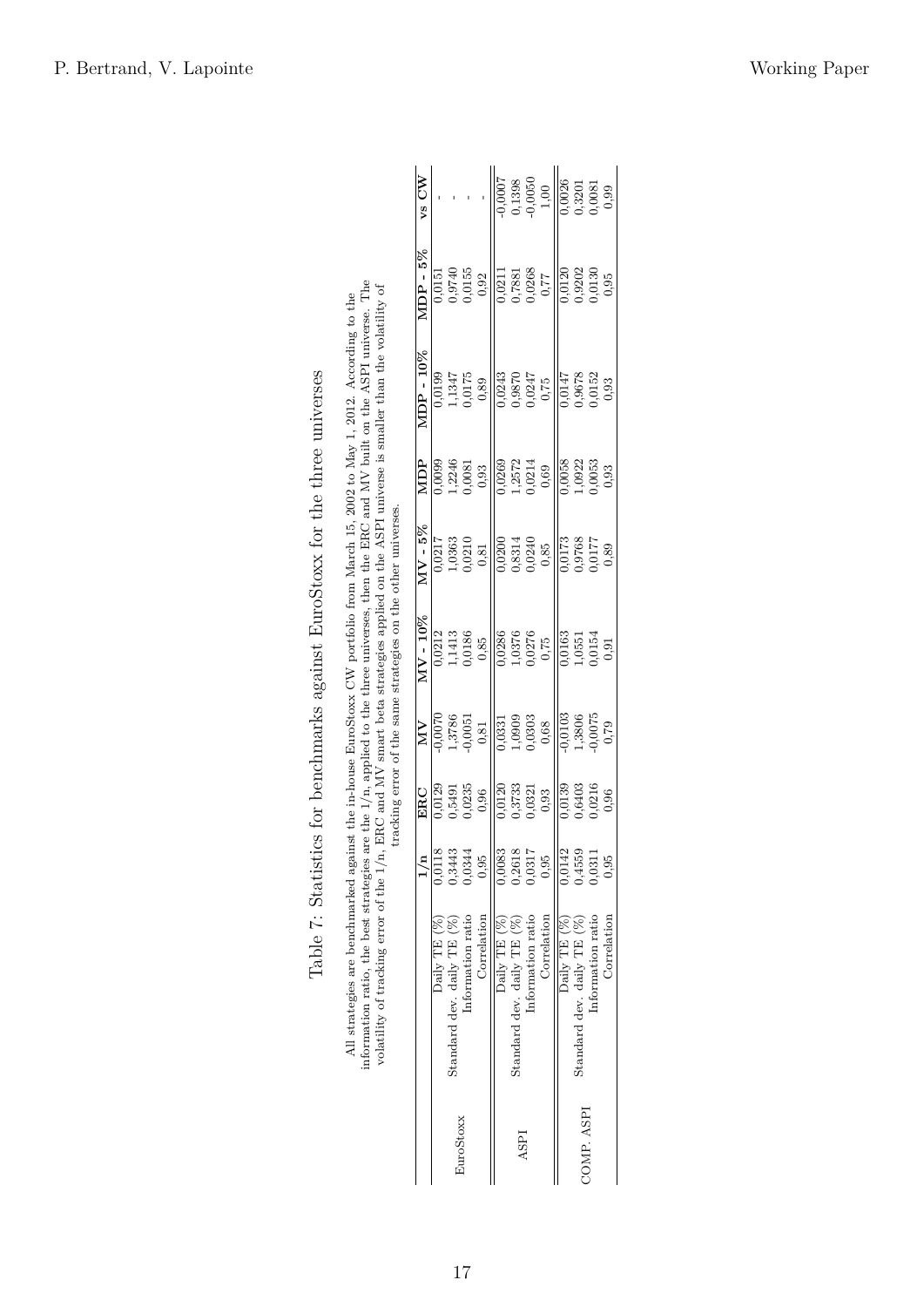Hence, the distribution of returns of the MV and MDP portfolios built on the complement of ASPI have high kurtosis and negative skewness. This is consistent with the observation that investors perceive a correlation between extreme specific risk and weak social performance (Waddock and Graves [1997], Hong and Kacperczyk [2009]), and with empirical findings (Boutin-Dufresne and Savaria  $[2004]$ ).

When the EuroStoxx universe is used, we obtain statistics that are similar to these obtained with the complement of ASPI. This is consistent with the high level of overlapping previously revealed. The MV portfolios built on the EuroStoxx and complement of ASPI universes also have ex-post volatilities higher than the volatility of the ASPI MV portfolio. This observation, together with that on the optimality of smart beta solutions (cf. page 11), illustrates the gap between ex ante optimisation and ex post realisation. It may also illustrate the lower quality of the statistical inputs obtained with the EuroStoxx and complement of ASPI universes.

## 5 Robustness

As previously introduced, to treat the issue of stability of solutions given by MV, MDP and ERC optimizations we used four different estimations of the VCV matrix: the empirical, the constant correlation and two shrinkage estimators<sup>23</sup> (Ledoit and Wolf [2004]). The different analysis we report in this paper are done with the empirical VCV matrix sample, and with the sample pooling the four different VCV matrices.

Whatever the estimator, using an SRI universe is seen to impact the characteristics (i.e. diversification) of smart beta portfolios to the same degree. However, we find some differences in the degree to which use of smart beta strategies affects the performance of SRI portfolios. For example, using the Sharpe ratio, non-reported regression shows that the constant VCV matrix yields portfolios with significantly poorer performance. We observe lower returns and higher variance of returns than for portfolios built with other VCV matrices. In addition, the shrinkage estimators of the VCV matrix yield portfolios with better performance than port-

folios built with empirical estimators of the VCV matrix; but this latter observation is not statistically significant.

However, the use of more sophisticated estimators of the VCV matrix leads to other significant advantages. Non-reported regressions show that more sophisticated VCV matrices significantly decrease the turnover of weights and components. The smallest improvement is obtained with the shrinkage toward the constant VCV matrix. The shrinkage toward the one-factor model and the constant VCV matrix are equivalent.

## 6 Conclusion

Our intention here was to further explore smart beta allocation by examining how using an SRI universe impacts the characteristics of smart beta portfolios. We studied four smart beta strategies, the EW, the MDP, the MV and the ERC, using three universes of stocks, the EuroStoxx, the ASPI and the complement of ASPI universe. We worked with four different estimators of the VCV matrix: the empirical, the constant, the matrices shrunk towards a constant and towards a one-actor model.

Six types of impact of using the ASPI universe of stocks emerge from our study. First, smart beta strategies applied on the EuroStoxx favour stocks that do not belong to the ASPI universe. In fact, the lists of components and the weights of overlapping components in EuroStoxx and ASPI differ widely. Second, there is increased diversification of the weight and risk measure distributions. Diversification also increases when we use the complement of the ASPI universe; however the correlation is not statistically significant and is lower than the one obtained with the ASPI universe. These observations do not depend on type of VCV. Third, smart beta portfolios built on the ASPI universe tend to present higher weight and component turnovers. Again, these observations do not depend on type of VCV. Fourth, the distributions of returns of portfolios built on the ASPI universe have positive skewness, while with the two other universes, portfolios have distributions of returns with negative skewness. Fifth, the volatility of tracking error against EuroStoxx of smart beta strategies built on the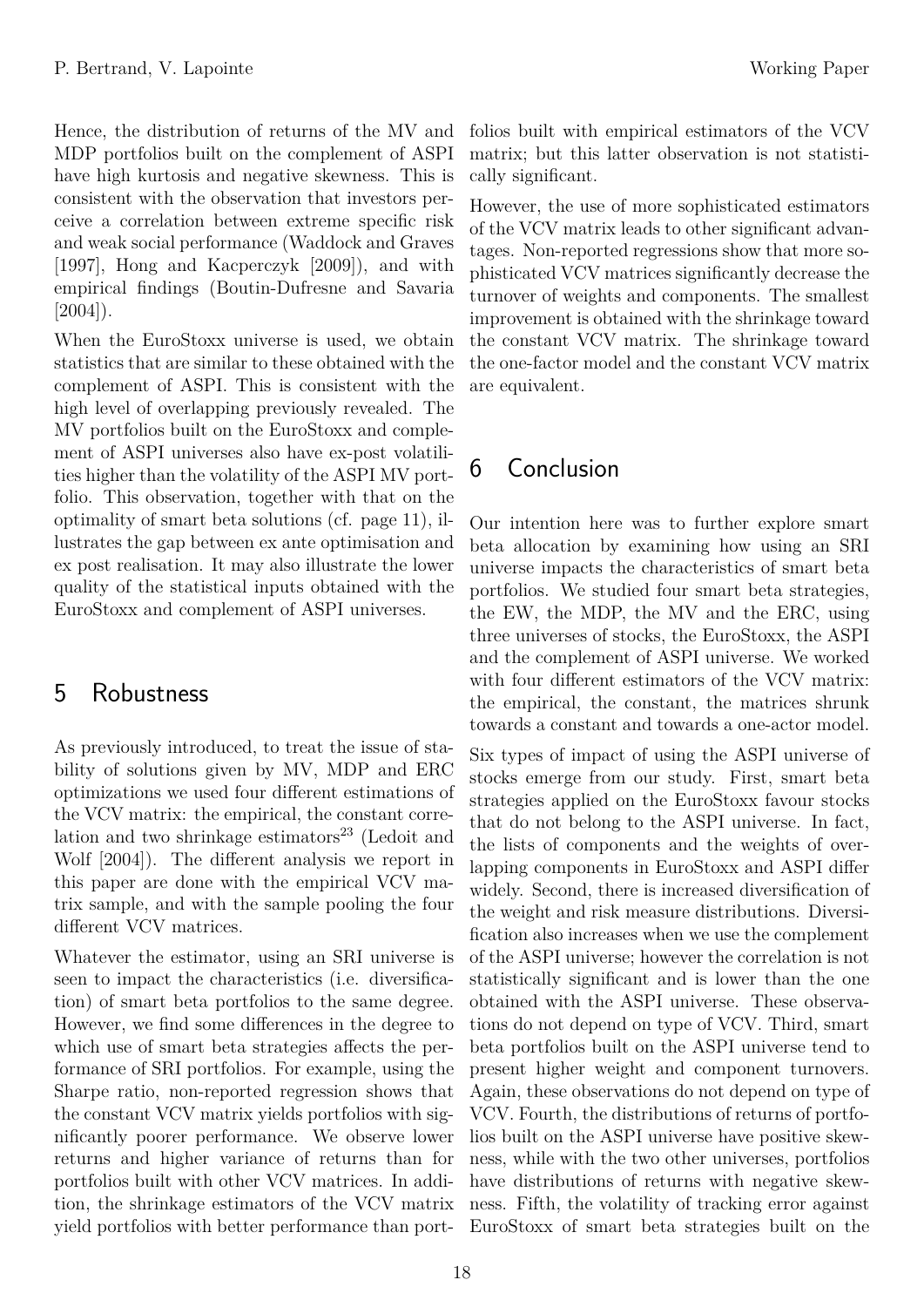ASPI universe is lower than that of their respective counterparts built on the two other universes. Moreover, on the ASPI universe, all the smart beta strategies dominate the CW strategy, which is similar to findings on the two other universes and consistent with the empirical literature.

Hence, while recalling the usual limitations of backtesting, we conclude that using smart beta strategies in combination with the SRI approach somewhat modifies the properties of smart beta portfolios. Adopting SRI thus cannot be considered neutral and warrants careful attention from the institutional investor. A valuable extension of this work would be to check the robustness of our results using a different SRI universe with different rating methodology and covering different geographical zones.

## **Notes**

<sup>1</sup>Though we are interested in risk-based alternative weighting, we will stick to the term "smart beta" in the rest of the article.

<sup>2</sup>Some of the implementation choices will be discussed in this paper, in the section on data and methodology.

<sup>3</sup>The second justification for adoption of SRI ressembles the intuition justifying alternative weighting schemes. Actually, SRI can be considered a smart beta approach, between fundamental and risk based allocations, where assets that do not match extra-financial criteria are given a weight equal to zero. Fundamental allocations define the weights as a function of issuers' fundamental statistics. See Arnott, Hsu, and Moore [2005].

<sup>4</sup>The EuroStoxx is a subset of the EuroStoxx 600 that contains a variable number of stocks, roughly 300, traded in Eurozone countries. The ASPI is a subset of EuroStoxx that contains the 120 best rated stocks. This social performance rating is given by VIGEO. The complement of the ASPI in the EuroStoxx universe is the universe of about 180 stocks that are in the EuroStoxx but not in the ASPI.

<sup>5</sup>There is no weight equal to zero in the original theory, but in practice see the numerical approach of Carvalho, Lu, and Moulin [2012], and the analytical work of Clarke, Silva, and Thorley [2012] that shows why stocks with particular negative values of the beta with an ERC portfolio can be excluded from the ERC.

6 IEM is the firm in charge of calculation methodology for the ASPI. VIGEO is a provider of social performance ratings and sponsor of the ASPI.

<sup>7</sup>By construction EuroStoxx is a Euro Zone universe.

<sup>8</sup>As previously stated, the EuroStoxx is a subset of the EuroStoxx 600 that contains a variable number of stocks, roughly 300.

 $9$ For 2 rebalancing dates ASPI is defined by N=118 and  $N=119$ .

<sup>10</sup>For some stocks historical series are shorter than the VCV estimation window. For the ASPI universe, this concerns two stocks out of 238, the smallest window is 100 days. For EuroStoxx and complement of ASPI universe, this concerns 53 stocks out of 536, the smallest windows is 12 days.

<sup>11</sup>Risk budget is defined as the product of the weight of component *i* combined with its volatility.

<sup>12</sup>The benchmarks used are our replications of ASPI and EuroStoxx CW indices.

<sup>13</sup>When  $D_1$  equals 1, it means that the two portfolios do not overlap. The portfolios have different lists of components. When  $D_1$  equals 0, it means that the two portfolio are identical.

<sup>14</sup>When  $D_2$  equals 1, it means that the two lists of components do not intersect. When *D*<sup>2</sup> equals 0 it means that one list is equal to, or included in, the other.

 $^{15}\mathrm{The}$  RMD is closely related to the Gini coefficient. The closer the relative mean difference gets to zero the less concentrated the distribution is.

 $\rm ^{16}We$  control for the case of perfect diversification for the different VCV matrices. That is, the EW and weights, the MDP, ERC and the risk contribution. We control for the different types of characteristics analyzed.

<sup>17</sup>By definition  $T_1$  is between 0 and 2 for one rebalancing and, for the first rebalancing, the turnover equals 1.

<sup>18</sup>By definition  $T_2$  is between 0 and 2 for one rebalancing and, for the first rebalancing, the turnover equals 1.

<sup>19</sup>We do not report the results because of space constraints. They are available from the authors upon request

<sup>20</sup>The benchmarks used are our replications of ASPI and EuroStoxx CW indices.

<sup>21</sup>The benchmarks used are our replications EuroStoxx CW indices.

 $22$ The results in these three tables are obtained with empirical covariance matrices, using daily returns for three different universes of stocks, the EuroStoxx, the ASPI and the complement of the ASPI in the EuroStoxx universe.

<sup>23</sup>Shrinkage targets are the constant correlation and the one-factor market model VCV matrices.

## References

Arnott, Robert, Jason Hsu, and Philip Moore (2005). "Fundamental Indexation". In: *Financial Analysts Journal* 61, pp. 83–99.